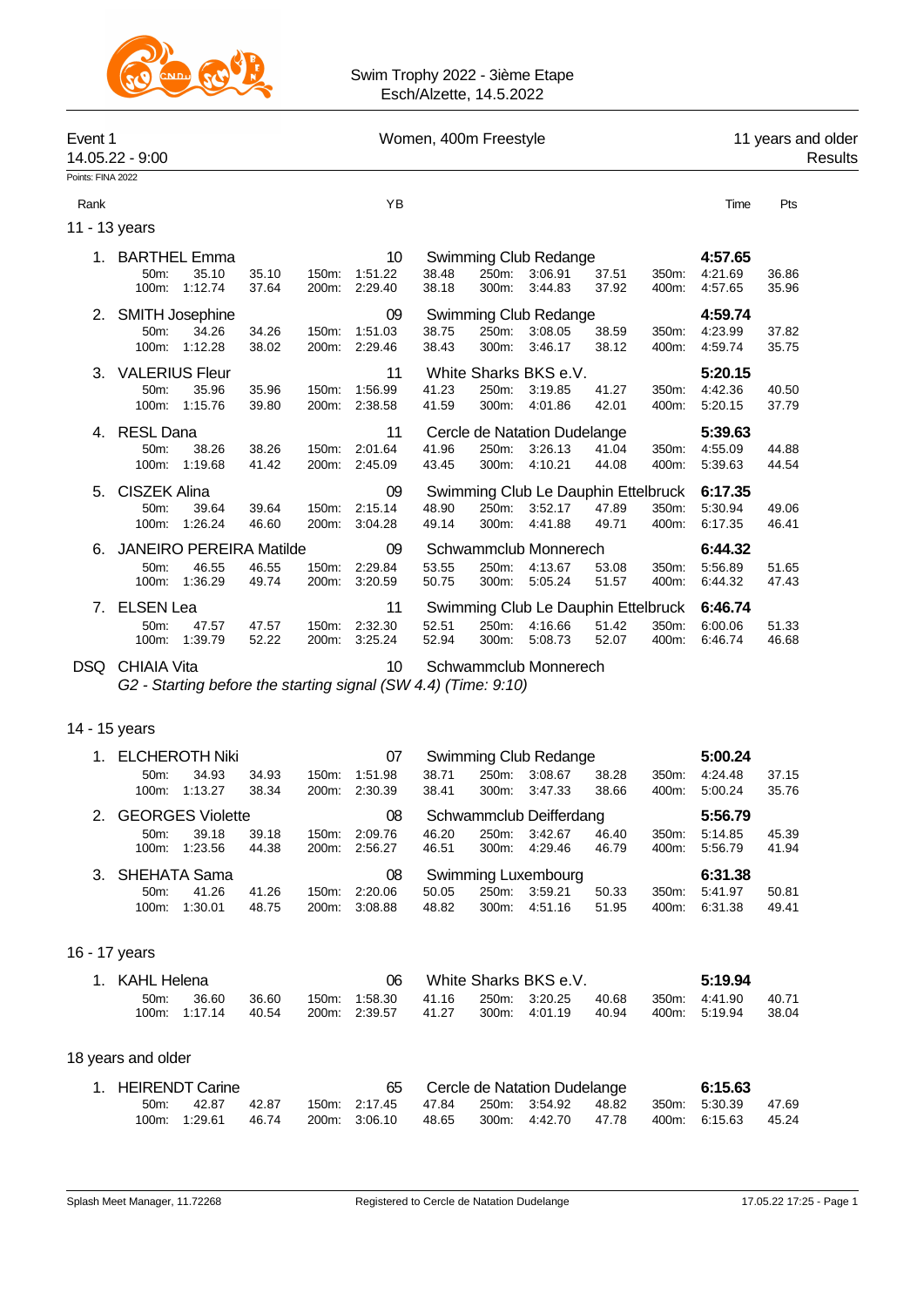

## Event 1, Women, 400m Freestyle, 18 years and older

| Rank |                      |                                              |  |  | YΒ                              |                                             |                       |  | Time                                           | Pts |
|------|----------------------|----------------------------------------------|--|--|---------------------------------|---------------------------------------------|-----------------------|--|------------------------------------------------|-----|
|      | 2. CLEMENT-LUCAS Ria |                                              |  |  | 64 Cercle de Natation Dudelange |                                             | 9:00.84               |  |                                                |     |
|      |                      | 50m: 1:01.51 1:01.51<br>100m 2:19.73 1:18.22 |  |  | 200m: 4:35.49 1:07.51           | 150m: 3:27.98 1:08.25 250m: 5:43.99 1:08.50 | 300m: 6.51.32 1.07.33 |  | 350m: 7:57.83 1:06.51<br>400m: 9:00.84 1:03.01 |     |

| Event 2           |                                  |                 | Women, 50m Backstroke                                                                     |       | 11 years and older |
|-------------------|----------------------------------|-----------------|-------------------------------------------------------------------------------------------|-------|--------------------|
|                   | 14.05.22 - 9:20                  |                 |                                                                                           |       | Results            |
| Points: FINA 2022 |                                  |                 |                                                                                           |       |                    |
| Rank              |                                  | YB              |                                                                                           | Time  | Pts                |
| 11 - 13 years     |                                  |                 |                                                                                           |       |                    |
|                   | 1. LAMBIN Elisa                  | 09              | Schwammclub Deifferdang                                                                   | 38.13 |                    |
|                   | 2. VALERIUS Lucy                 | 09              | White Sharks BKS e.V.                                                                     | 38.89 |                    |
|                   | 3. KAPANTAIDAKI Maria Rafaela    | 09              | Swimming Luxembourg                                                                       | 40.03 |                    |
|                   | 4. FRADET Maelle                 | 09              | Schwammclub Deifferdang                                                                   | 40.38 |                    |
|                   | 5. PESCH Zoe                     | 10              | Swimming Club Le Dauphin Ettelbruck                                                       | 44.61 |                    |
|                   | 6. HUBERTY Mina-Aaliyah          | 10              | Swimming Club Le Dauphin Ettelbruck                                                       | 44.66 |                    |
|                   | 7. PATTEN CANDASAMY Mythili      | 09              | Swimming Club Le Dauphin Ettelbruck                                                       | 45.65 |                    |
|                   | 8. SHEHATA Maya                  | 11              | Swimming Luxembourg                                                                       | 48.40 |                    |
|                   | 9. NONOA Penielle                | 11              | Swimming Club ERA                                                                         | 48.57 |                    |
|                   | 10. MULLER EVANGELISTA Louise    | 10              | Swimming Club ERA                                                                         | 48.60 |                    |
|                   | 11. MULLER Mara                  | 09              | Swimming Club Redange                                                                     | 49.40 |                    |
|                   | 12. MOUSSA KAHIN Aya             | 09              | Cercle Nautique Petange                                                                   | 51.45 |                    |
|                   | 13. MEHJOUBI Yasmine             | 10              | Cercle de Natation Dudelange                                                              | 51.76 |                    |
|                   | 14. GUITTET Julie                | 10              | Swimming Club ERA                                                                         | 52.29 |                    |
|                   | 15. WALAK Lena                   | 11              | Swimming Club ERA                                                                         | 52.38 |                    |
|                   | 16. LICINA Sara                  | 10              | Swimming Club ERA                                                                         | 52.80 |                    |
|                   | 17. KERSCHEN Emma                | 11              | Swimming Club Le Dauphin Ettelbruck                                                       | 54.65 |                    |
|                   | 18. KOROGLANOGLOU Lenia          | 11              | Schwammclub Monnerech                                                                     | 56.65 |                    |
|                   | DSQ COSTA DE FIGUEIREDO Clarisse | 10 <sup>°</sup> | Swimming Club ERA                                                                         |       |                    |
|                   |                                  |                 | D8 - upon the finish the swimmer did not touch the wall on the back (SW 6.6) (Time: 9:25) |       |                    |
|                   | DSQ FRENTZ Zora                  | 11              | Swimming Club ERA                                                                         |       |                    |
|                   |                                  |                 | D8 - upon the finish the swimmer did not touch the wall on the back (SW 6.6) (Time: 9:29) |       |                    |
|                   | DSQ SENHOR Meily                 | 11              | Swimming Club ERA                                                                         |       |                    |
|                   |                                  |                 | D8 - upon the finish the swimmer did not touch the wall on the back (SW 6.6) (Time: 9:27) |       |                    |
|                   | DNS ENGMAN Esme                  | 10              | Swimming Luxembourg                                                                       |       |                    |
|                   | DNS MENGHIN Matilde Rachel       | 10              | Swimming Luxembourg                                                                       |       |                    |
|                   |                                  |                 |                                                                                           |       |                    |
| 14 - 15 years     |                                  |                 |                                                                                           |       |                    |
|                   | 1. ELCHEROTH Niki                | 07              | Swimming Club Redange                                                                     | 35.10 |                    |
| 2.                | <b>BLANCHARD Lindsey</b>         | 08              | Cercle de Natation Dudelange                                                              | 36.83 |                    |
| 3.                | <b>OPREA Giulia Elena</b>        | 07              | Swimming Luxembourg                                                                       | 39.29 |                    |
| 4.                | <b>CLOCKAERTS Hannelore</b>      | 08              | Swimming Luxembourg                                                                       | 40.41 |                    |
| 5.                | <b>GONZALEZ DA CRUZ Alexia</b>   | 07              | Luxembourg Sharks Swimming Club                                                           | 40.99 |                    |
| 6.                | <b>DEOM Clara</b>                | 07              | Swimming Luxembourg                                                                       | 43.96 |                    |
| 7.                | <b>LESAUVAGE Ambre</b>           | 07              | Swimming Luxembourg                                                                       | 44.91 |                    |
| 8.                | <b>CESARI</b> Andrea             | 08              | Swimming Club ERA                                                                         | 46.32 |                    |
|                   | 9. KELT Mae                      | 08              | Swimming Luxembourg                                                                       | 48.95 |                    |
|                   | 10. COLLOT Philippine            | 08              | Swimming Luxembourg                                                                       | 49.02 |                    |
| 11.               | SILVA CASTRO Mafalda             | 08              | Swimming Club ERA                                                                         | 54.13 |                    |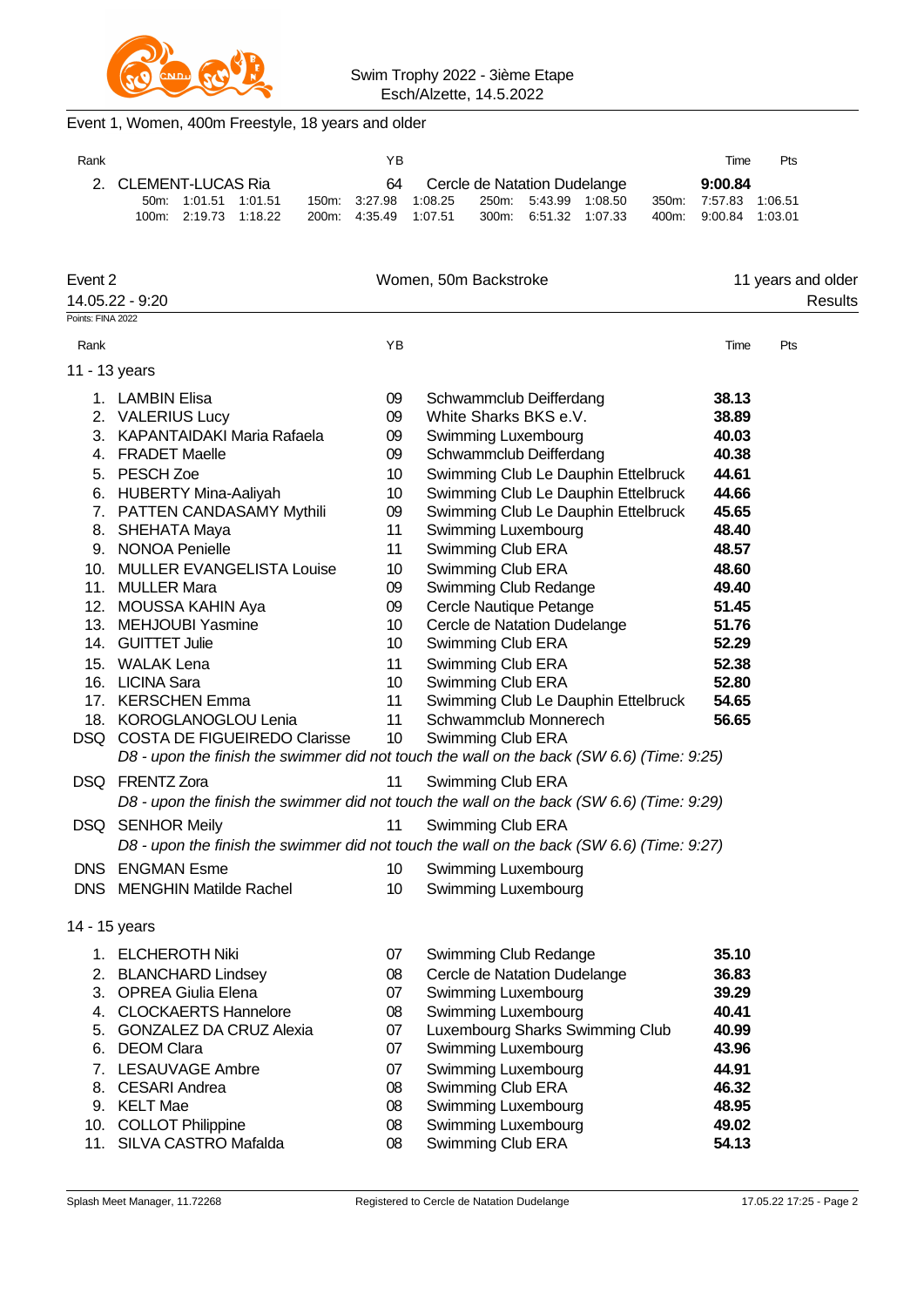

# Event 2, Girls, 50m Backstroke, 14 - 15 years

|                        | DA SILVA PAIVA Ana                                                                                                   | 04                         | Schwammclub Deifferdang                                                                                                                                                                                                           | 42.51                            |     |
|------------------------|----------------------------------------------------------------------------------------------------------------------|----------------------------|-----------------------------------------------------------------------------------------------------------------------------------------------------------------------------------------------------------------------------------|----------------------------------|-----|
| 1.<br>$\mathcal{P}$    | <b>GRUNDHEBER Angie</b>                                                                                              | 03                         | Swimming Club ERA                                                                                                                                                                                                                 | 32.91                            |     |
|                        | 18 years and older                                                                                                   |                            |                                                                                                                                                                                                                                   |                                  |     |
| 2.<br>3.<br>4.<br>DSQ. | KAHL Helena<br><b>BERTRANG Marina</b><br><b>GRUNDHEBER Marilou</b><br>OROZCO PAWLIK Adel<br><b>HIM Julia</b><br>9:25 | 06<br>05<br>05<br>06<br>05 | White Sharks BKS e.V.<br>Schwammclub Monnerech<br>Swimming Club ERA<br>Swimming Luxembourg<br>Schwammclub Monnerech<br>D3 - swimmer did not stay upon his back throughout the race except when executing the turn (SW 6.3) (Time: | 36.66<br>38.79<br>42.66<br>46.20 |     |
|                        | 16 - 17 years                                                                                                        |                            |                                                                                                                                                                                                                                   |                                  |     |
|                        | DNS ALLAR Maud<br>DNS COSTA MEDEIROS Nicole                                                                          | 08<br>07                   | Cercle Nautique Petange<br>Swimming Club ERA                                                                                                                                                                                      |                                  |     |
| Rank                   | DSQ FAYOT-FUNCK Charlotte                                                                                            | YB<br>08                   | Swimming Luxembourg<br>D7 - swimmer had not returned onto the back upon leaving the wall (SW 6.5) (Time: 9:40)                                                                                                                    | Time                             | Pts |
|                        |                                                                                                                      |                            |                                                                                                                                                                                                                                   |                                  |     |

| Event 3 | 14.05.22 - 9:37                |    | Women, 200m Butterfly                    |         |     |         |                 |       | 11 years and older<br><b>Results</b> |                    |  |  |
|---------|--------------------------------|----|------------------------------------------|---------|-----|---------|-----------------|-------|--------------------------------------|--------------------|--|--|
|         | Points: FINA 2022              |    |                                          |         |     |         |                 |       |                                      |                    |  |  |
| Rank    | YB                             |    |                                          | Time    | Pts |         | 50 <sub>m</sub> | 100m  | 150m                                 | 200 <sub>m</sub>   |  |  |
|         | 11 - 13 years                  |    |                                          |         |     |         |                 |       |                                      |                    |  |  |
|         | 1. VALERIUS Fleur<br>11        |    | White Sharks BKS e.V.                    | 3:16.99 |     |         | 43.44           | 52.67 | 52.99                                | 47.89              |  |  |
|         | 16 - 17 years                  |    |                                          |         |     |         |                 |       |                                      |                    |  |  |
|         | 06<br>1. KAHL Helena           |    | White Sharks BKS e.V.                    | 3:13.23 |     |         | 40.48           | 50.48 | 52.54                                | 49.73              |  |  |
| Event 4 |                                |    | Women, 100m Breaststroke                 |         |     |         |                 |       |                                      | 11 years and older |  |  |
|         | 14.05.22 - 9:41                |    |                                          |         |     |         |                 |       |                                      | Results            |  |  |
|         | Points: FINA 2022              |    |                                          |         |     |         |                 |       |                                      |                    |  |  |
| Rank    |                                | YB |                                          |         |     | Time    | Pts             |       | 50 <sub>m</sub>                      | 100m               |  |  |
|         | 11 - 13 years                  |    |                                          |         |     |         |                 |       |                                      |                    |  |  |
|         | 1. VALERIUS Lucy               | 09 | White Sharks BKS e.V.                    |         |     | 1:27.99 |                 |       | 41.26                                | 46.73              |  |  |
| 2.      | <b>RESL Dana</b>               | 11 | Cercle de Natation Dudelange             |         |     | 1:34.51 |                 |       | 44.99                                | 49.52              |  |  |
| 3.      | <b>FERNANDES DIAS Gabriela</b> | 09 | Cercle de Natation Dudelange             |         |     | 1:44.09 |                 |       | 51.23                                | 52.86              |  |  |
| 4.      | <b>ELSEN Lea</b>               | 11 | Swimming Club Le Dauphin Ettelbru1:46.72 |         |     |         |                 |       | 51.15                                | 55.57              |  |  |
| 5.      | PATTEN CANDASAMY Mythili       | 09 | Swimming Club Le Dauphin Ettelbru1:49.35 |         |     |         |                 |       | 53.23                                | 56.12              |  |  |
| 6.      | <b>SMITH Ella</b>              | 11 | Swimming Club Redange                    |         |     | 1:51.16 |                 |       | 53.22                                | 57.94              |  |  |
| 7.      | <b>NONOA Penielle</b>          | 11 | Swimming Club ERA                        |         |     | 1:54.91 |                 |       | 52.13                                | 1:02.78            |  |  |
| 8.      | <b>LICINA Sara</b>             | 10 | Swimming Club ERA                        |         |     | 1:56.15 |                 |       | 52.24                                | 1:03.91            |  |  |
| 9.      | PESCH Zoe                      | 10 | Swimming Club Le Dauphin Ettelbru1:56.46 |         |     |         |                 |       | 54.55                                | 1:01.91            |  |  |
| 10.     | <b>CHIAIA Vita</b>             | 10 | Schwammclub Monnerech                    |         |     | 1:57.47 |                 |       | 54.98                                | 1:02.49            |  |  |
| 11.     | HUBERTY Mina-Aaliyah           | 10 | Swimming Club Le Dauphin Ettelbru1:59.18 |         |     |         |                 |       | 58.09                                | 1:01.09            |  |  |
| 12.     | MULLER EVANGELISTA Louis(10    |    | Swimming Club ERA                        |         |     | 2:02.78 |                 |       | 56.95                                | 1:05.83            |  |  |
| 13.     | <b>HANSEN Maya</b>             | 10 | <b>Barracuda Esch Natation</b>           |         |     | 2:03.54 |                 |       | 56.52                                | 1:07.02            |  |  |
|         | 14. KOROGLANOGLOU Lenia        | 11 | Schwammclub Monnerech                    |         |     | 2:03.93 |                 |       | 1:00.32                              | 1:03.61            |  |  |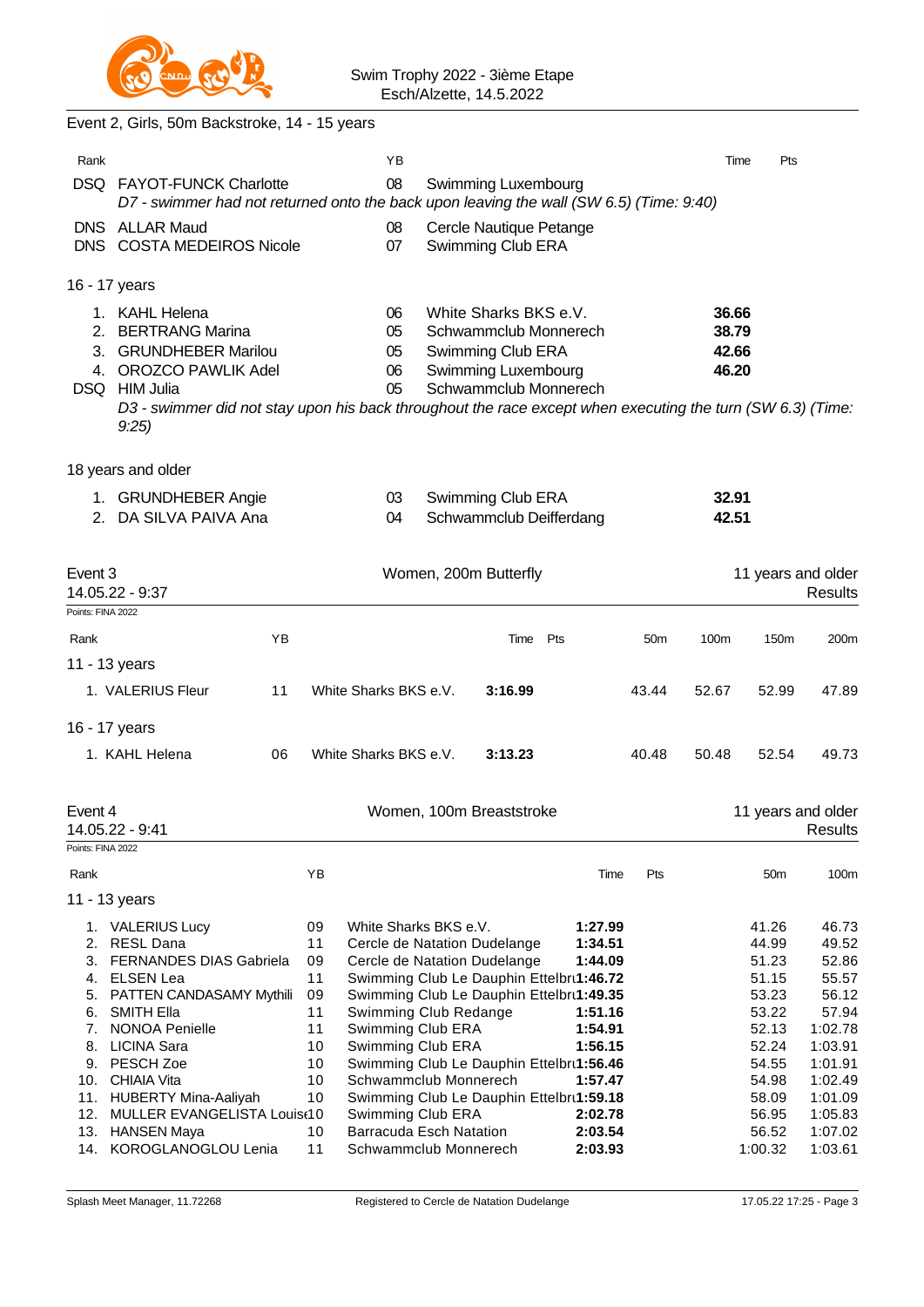

|                              | Event 4, Girls, 100m Breaststroke, 11 - 13 years                                                                                                                                                                                    |                            |                            |                                                                                                                                               |                               |     |                               |                                           |                                             |                                               |                                           |
|------------------------------|-------------------------------------------------------------------------------------------------------------------------------------------------------------------------------------------------------------------------------------|----------------------------|----------------------------|-----------------------------------------------------------------------------------------------------------------------------------------------|-------------------------------|-----|-------------------------------|-------------------------------------------|---------------------------------------------|-----------------------------------------------|-------------------------------------------|
| Rank                         |                                                                                                                                                                                                                                     |                            | ΥB                         |                                                                                                                                               |                               |     | Time                          | Pts                                       |                                             | 50 <sub>m</sub>                               | 100m                                      |
|                              | 15. GUITTET Julie<br>16. KERSCHEN Emma<br>17. MEHJOUBI Yasmine<br>18. CARVALHO Athenais<br>DSQ FRENTZ Zora<br>B11 - movements of the legs not simultaneous, not on the same horizontal plane or alternating (SW 7.4) (Time:<br>9:56 |                            | 10<br>11<br>10<br>11<br>11 | Swimming Club ERA<br>Swimming Club Le Dauphin Ettelbru2:05.32<br>Cercle de Natation Dudelange<br>Barracuda Esch Natation<br>Swimming Club ERA |                               |     | 2:04.64<br>2:07.49<br>2:25.77 |                                           |                                             | 58.68<br>57.83<br>1:00.75<br>1:06.69          | 1:05.96<br>1:07.49<br>1:06.74<br>1:19.08  |
|                              | DSQ COSTA DE FIGUEIREDO Clari:10><br>B14 - did not touch the wall with both hands simultaneously and separated at the turn / finish (SW 7.6) (Time:<br>9:50)                                                                        |                            |                            | Swimming Club ERA                                                                                                                             |                               |     |                               |                                           |                                             |                                               |                                           |
|                              | DSQ SENHOR Meily<br>B11 - movements of the legs not simultaneous, not on the same horizontal plane or alternating (SW 7.4) (Time:<br>9:55                                                                                           |                            | 11                         | Swimming Club ERA                                                                                                                             |                               |     |                               |                                           |                                             |                                               |                                           |
|                              | 14 - 15 years                                                                                                                                                                                                                       |                            |                            |                                                                                                                                               |                               |     |                               |                                           |                                             |                                               |                                           |
|                              | 1. SILVA CASTRO Mafalda<br>DNS ALLAR Maud<br>DNS COSTA MEDEIROS Nicole                                                                                                                                                              |                            | 08<br>08<br>07             | Swimming Club ERA<br>Cercle Nautique Petange<br>Swimming Club ERA                                                                             |                               |     | 2:23.68                       |                                           |                                             | 1:04.56                                       | 1:19.12                                   |
|                              | 16 - 17 years                                                                                                                                                                                                                       |                            |                            |                                                                                                                                               |                               |     |                               |                                           |                                             |                                               |                                           |
|                              | 1. KAHL Helena<br>2. SCHAEFER Mirjam                                                                                                                                                                                                |                            | 06<br>05                   | White Sharks BKS e.V.<br>White Sharks BKS e.V.                                                                                                |                               |     | 1:23.15<br>1:37.81            |                                           |                                             | 39.10<br>46.03                                | 44.05<br>51.78                            |
|                              | 18 years and older                                                                                                                                                                                                                  |                            |                            |                                                                                                                                               |                               |     |                               |                                           |                                             |                                               |                                           |
|                              | 1. HEIRENDT Carine                                                                                                                                                                                                                  |                            | 65                         | Cercle de Natation Dudelange                                                                                                                  |                               |     | 1:48.42                       |                                           |                                             | 51.99                                         | 56.43                                     |
| Event 5<br>Points: FINA 2022 | 14.05.22 - 9:59                                                                                                                                                                                                                     |                            |                            | Women, 200m Medley                                                                                                                            |                               |     |                               |                                           |                                             | 11 years and older                            | <b>Results</b>                            |
| Rank                         |                                                                                                                                                                                                                                     | ΥB                         |                            |                                                                                                                                               | Time                          | Pts |                               | 50m                                       | 100m                                        | 150m                                          | 200m                                      |
|                              | 11 - 13 years                                                                                                                                                                                                                       |                            |                            |                                                                                                                                               |                               |     |                               |                                           |                                             |                                               |                                           |
|                              | 1. BARTHEL Emma<br>2. VALERIUS Lucy<br>3. VALERIUS Fleur<br>4. CISZEK Alina<br>5. NONOA Penielle                                                                                                                                    | 10<br>09<br>11<br>09<br>11 |                            | Swimming Club Redange 2:45.71<br>White Sharks BKS e.V.<br>White Sharks BKS e.V.<br>Swimming Club Le Dauphir3:18.67 uck<br>Swimming Club ERA   | 2:56.08<br>2:57.12<br>3:57.79 |     |                               | 37.34<br>43.40<br>41.29<br>42.17<br>54.66 | 42.81<br>45.96<br>45.08<br>52.09<br>1:01.95 | 47.95<br>47.48<br>53.66<br>1:01.56<br>1:05.71 | 37.61<br>39.24<br>37.09<br>42.85<br>55.47 |
|                              | 14 - 15 years                                                                                                                                                                                                                       |                            |                            |                                                                                                                                               |                               |     |                               |                                           |                                             |                                               |                                           |
|                              | 1. BLANCHARD Lindsey<br>2. OPREA Giulia Elena<br>3. SHEHATA Sama                                                                                                                                                                    | 08<br>07<br>08             |                            | Cercle de Natation Dudelar2:55.69<br>Swimming Luxembourg<br>Swimming Luxembourg                                                               | 3:12.63<br>3:34.41            |     |                               | 43.96<br>42.78<br>44.69                   | 43.66<br>48.10<br>51.44                     | 48.38<br>58.96<br>1:07.41                     | 39.69<br>42.79<br>50.87                   |
|                              | 16 - 17 years                                                                                                                                                                                                                       |                            |                            |                                                                                                                                               |                               |     |                               |                                           |                                             |                                               |                                           |
|                              | 1. KAHL Helena                                                                                                                                                                                                                      | 06                         |                            | White Sharks BKS e.V.                                                                                                                         | 2:50.43                       |     |                               | 39.03                                     | 45.66                                       | 46.80                                         | 38.94                                     |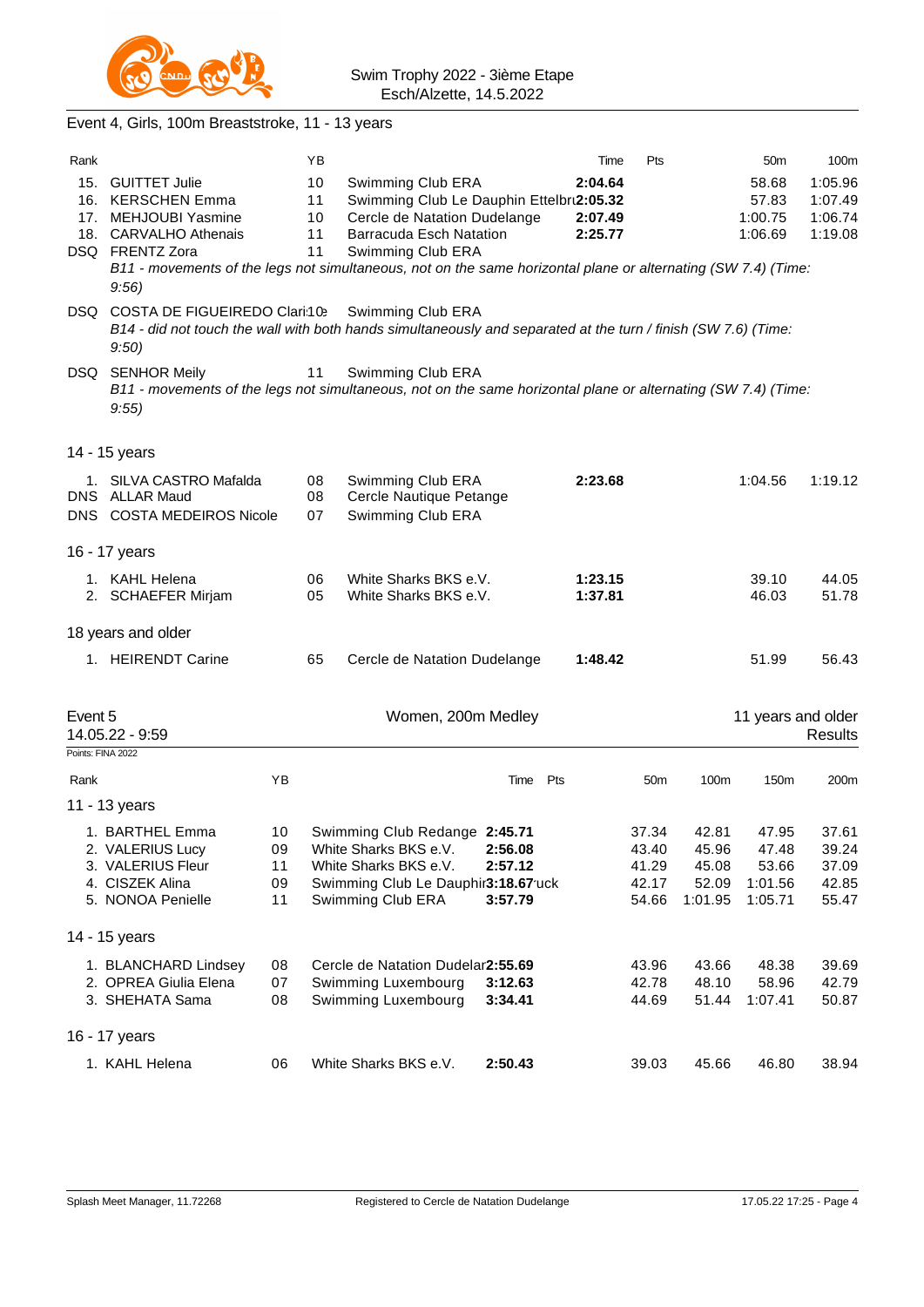

## Event 5, Women, 200m Medley

|                   | 18 years and older                                                                                                                                                                                                                                                                                                                                                                                                                        |          |                     |                                                                                                                |                                                                                                                                                                                                                                                                                                                                                                                                                                                                                                                                                 |                |                                                                                                                                                                             |                    |                |
|-------------------|-------------------------------------------------------------------------------------------------------------------------------------------------------------------------------------------------------------------------------------------------------------------------------------------------------------------------------------------------------------------------------------------------------------------------------------------|----------|---------------------|----------------------------------------------------------------------------------------------------------------|-------------------------------------------------------------------------------------------------------------------------------------------------------------------------------------------------------------------------------------------------------------------------------------------------------------------------------------------------------------------------------------------------------------------------------------------------------------------------------------------------------------------------------------------------|----------------|-----------------------------------------------------------------------------------------------------------------------------------------------------------------------------|--------------------|----------------|
|                   | 1. BANKY Jacqueline<br>2. WALTZING Noemie                                                                                                                                                                                                                                                                                                                                                                                                 | 96<br>97 | Swimming Luxembourg | Schwammclub Deifferdang2:53.85                                                                                 | 2:25.88                                                                                                                                                                                                                                                                                                                                                                                                                                                                                                                                         | 29.74<br>37.81 | 35.91<br>44.85                                                                                                                                                              | 45.17<br>50.45     | 35.06<br>40.74 |
| Event 6           | 14.05.22 - 10:26                                                                                                                                                                                                                                                                                                                                                                                                                          |          |                     |                                                                                                                | Women, 50m Breaststroke                                                                                                                                                                                                                                                                                                                                                                                                                                                                                                                         |                |                                                                                                                                                                             | 11 years and older | Results        |
| Points: FINA 2022 |                                                                                                                                                                                                                                                                                                                                                                                                                                           |          |                     |                                                                                                                |                                                                                                                                                                                                                                                                                                                                                                                                                                                                                                                                                 |                |                                                                                                                                                                             |                    |                |
| Rank              |                                                                                                                                                                                                                                                                                                                                                                                                                                           |          |                     | YB                                                                                                             |                                                                                                                                                                                                                                                                                                                                                                                                                                                                                                                                                 |                | Time                                                                                                                                                                        | Pts                |                |
| 11 - 13 years     |                                                                                                                                                                                                                                                                                                                                                                                                                                           |          |                     |                                                                                                                |                                                                                                                                                                                                                                                                                                                                                                                                                                                                                                                                                 |                |                                                                                                                                                                             |                    |                |
|                   | 1. LAMBIN Elisa<br>2. FRADET Maelle<br>3. VALERIUS Lucy<br>4. VALERIUS Fleur<br>5. THINNES Tara<br>6. PATTEN CANDASAMY Mythili<br>7. SMITH Ella<br>8. ELSEN Lea<br>9. LICINA Sara<br>10. PESCH Zoe<br>11. NONOA Penielle<br>12. HUBERTY Mina-Aaliyah<br>13. MULLER EVANGELISTA Louise<br>14. HANSEN Maya<br>15. KOROGLANOGLOU Lenia<br>16. GUITTET Julie<br>17. COSTA DE FIGUEIREDO Clarisse<br>18. SENHOR Meily<br>19. CARVALHO Athenais |          |                     | 09<br>09<br>09<br>11<br>09<br>09<br>11<br>11<br>10<br>10<br>11<br>10<br>10<br>10<br>11<br>10<br>10<br>11<br>11 | Schwammclub Deifferdang<br>Schwammclub Deifferdang<br>White Sharks BKS e.V.<br>White Sharks BKS e.V.<br>Cercle Nautique Petange<br>Swimming Club Le Dauphin Ettelbruck<br>Swimming Club Redange<br>Swimming Club Le Dauphin Ettelbruck<br>Swimming Club ERA<br>Swimming Club Le Dauphin Ettelbruck<br>Swimming Club ERA<br>Swimming Club Le Dauphin Ettelbruck<br>Swimming Club ERA<br><b>Barracuda Esch Natation</b><br>Schwammclub Monnerech<br>Swimming Club ERA<br>Swimming Club ERA<br>Swimming Club ERA<br><b>Barracuda Esch Natation</b> |                | 39.78<br>42.25<br>43.11<br>46.41<br>47.61<br>49.80<br>50.19<br>50.95<br>51.32<br>51.42<br>52.03<br>56.28<br>57.30<br>57.57<br>57.91<br>58.35<br>59.41<br>1:04.44<br>1:11.28 |                    |                |
|                   | DSQ FRENTZ Zora                                                                                                                                                                                                                                                                                                                                                                                                                           |          |                     | 11                                                                                                             | Swimming Club ERA                                                                                                                                                                                                                                                                                                                                                                                                                                                                                                                               |                |                                                                                                                                                                             |                    |                |
|                   | B4 - arm movements not simultaneous, not in the same horizontal plane or alternating (SW 7.2) (Time: 10:44)                                                                                                                                                                                                                                                                                                                               |          |                     |                                                                                                                |                                                                                                                                                                                                                                                                                                                                                                                                                                                                                                                                                 |                |                                                                                                                                                                             |                    |                |
|                   | DSQ WALAK Lena<br>B11 - movements of the legs not simultaneous, not on the same horizontal plane or alternating (SW 7.4) (Time:<br>10:44<br>DSQ HANDYALU REDDY Meghana<br>G5 - pulling on the lane rope (SW 10.6) (Time: 10:44)                                                                                                                                                                                                           |          |                     | 11<br>11                                                                                                       | Swimming Club ERA<br>Schwammclub Deifferdang                                                                                                                                                                                                                                                                                                                                                                                                                                                                                                    |                |                                                                                                                                                                             |                    |                |
| 14 - 15 years     |                                                                                                                                                                                                                                                                                                                                                                                                                                           |          |                     |                                                                                                                |                                                                                                                                                                                                                                                                                                                                                                                                                                                                                                                                                 |                |                                                                                                                                                                             |                    |                |
|                   | 1. DEOM Clara<br>DSQ SILVA CASTRO Mafalda<br>B11 - movements of the legs not simultaneous, not on the same horizontal plane or alternating (SW 7.4) (Time:<br>$10:44$ )                                                                                                                                                                                                                                                                   |          |                     | 07<br>08                                                                                                       | Swimming Luxembourg<br>Swimming Club ERA                                                                                                                                                                                                                                                                                                                                                                                                                                                                                                        |                | 45.79                                                                                                                                                                       |                    |                |
|                   | DNS ALLAR Maud<br>DNS COSTA MEDEIROS Nicole                                                                                                                                                                                                                                                                                                                                                                                               |          |                     | 08<br>07                                                                                                       | Cercle Nautique Petange<br>Swimming Club ERA                                                                                                                                                                                                                                                                                                                                                                                                                                                                                                    |                |                                                                                                                                                                             |                    |                |
| 16 - 17 years     |                                                                                                                                                                                                                                                                                                                                                                                                                                           |          |                     |                                                                                                                |                                                                                                                                                                                                                                                                                                                                                                                                                                                                                                                                                 |                |                                                                                                                                                                             |                    |                |
|                   | 1. KAHL Helena<br>2. SCHAEFER Mirjam                                                                                                                                                                                                                                                                                                                                                                                                      |          |                     | 06<br>05                                                                                                       | White Sharks BKS e.V.<br>White Sharks BKS e.V.                                                                                                                                                                                                                                                                                                                                                                                                                                                                                                  |                | 36.65<br>43.42                                                                                                                                                              |                    |                |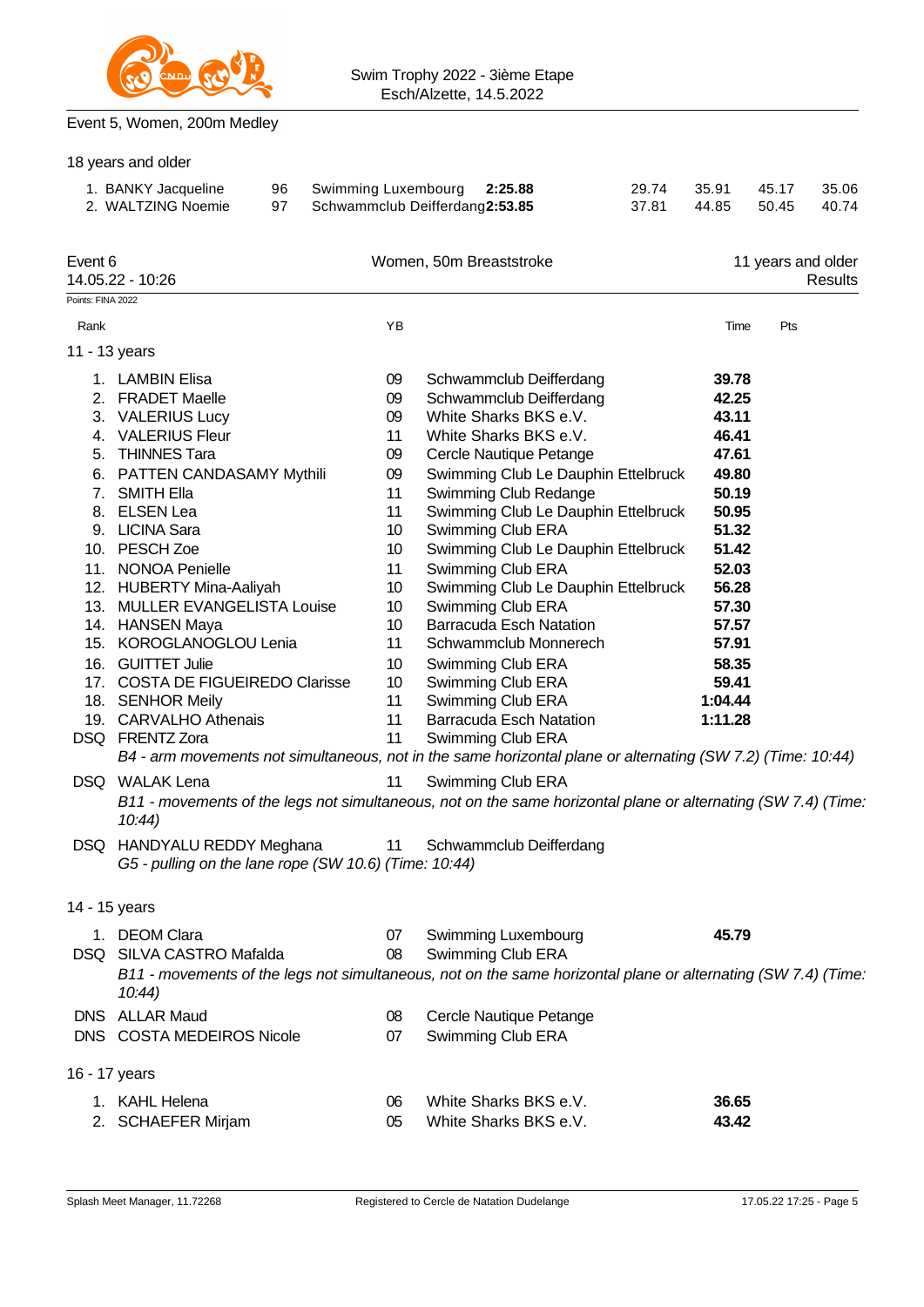

#### Swim Trophy 2022 - 3ième Etape Esch/Alzette, 14.5.2022

|                   | Event 7<br>14.05.22 - 10:37      |                 | Women, 50m Freestyle                | 11 years and older<br>Results |     |  |
|-------------------|----------------------------------|-----------------|-------------------------------------|-------------------------------|-----|--|
| Points: FINA 2022 |                                  |                 |                                     |                               |     |  |
| Rank              |                                  | YB              |                                     | Time                          | Pts |  |
|                   | 11 - 13 years                    |                 |                                     |                               |     |  |
|                   | 1. RESL Dana                     | 11              | Cercle de Natation Dudelange        | 31.55                         |     |  |
|                   | 2. KAPANTAIDAKI Maria Rafaela    | 09              | Swimming Luxembourg                 | 33.38                         |     |  |
|                   | 3. VALERIUS Lucy                 | 09              | White Sharks BKS e.V.               | 33.45                         |     |  |
|                   | 4. VALERIUS Fleur                | 11              | White Sharks BKS e.V.               | 34.19                         |     |  |
|                   | 5. CISZEK Alina                  | 09              | Swimming Club Le Dauphin Ettelbruck | 35.19                         |     |  |
|                   | 6. FERNANDES DIAS Gabriela       | 09              | Cercle de Natation Dudelange        | 36.63                         |     |  |
|                   | 7. MULLER Mara                   | 09              | Swimming Club Redange               | 36.98                         |     |  |
|                   | 8. JANEIRO PEREIRA Matilde       | 09              | Schwammclub Monnerech               | 38.23                         |     |  |
|                   | 9. THINNES Tara                  | 09              | Cercle Nautique Petange             | 38.79                         |     |  |
|                   | 10. HUBERTY Mina-Aaliyah         | 10              | Swimming Club Le Dauphin Ettelbruck | 39.68                         |     |  |
|                   | 11. SHEHATA Maya                 | 11              | Swimming Luxembourg                 | 41.92                         |     |  |
|                   | 12. NONOA Penielle               | 11              | Swimming Club ERA                   | 42.24                         |     |  |
|                   | 13. COSTA DE FIGUEIREDO Clarisse | 10 <sup>°</sup> | Swimming Club ERA                   | 42.45                         |     |  |
|                   | 14. MOUSSA KAHIN Aya             | 09              | Cercle Nautique Petange             | 44.07                         |     |  |
|                   | 15. MEHJOUBI Yasmine             | 10 <sup>°</sup> | Cercle de Natation Dudelange        | 45.88                         |     |  |
|                   | 16. KERSCHEN Emma                | 11              | Swimming Club Le Dauphin Ettelbruck | 46.18                         |     |  |
|                   | 17. FRENTZ Zora                  | 11              | Swimming Club ERA                   | 47.29                         |     |  |
|                   | 18. MULLER EVANGELISTA Louise    | 10              | Swimming Club ERA                   | 47.80                         |     |  |
|                   | 19. GUITTET Julie                | 10              | Swimming Club ERA                   | 49.26                         |     |  |
|                   | 20. LICINA Sara                  | 10              | Swimming Club ERA                   | 52.18                         |     |  |
|                   | 21. WALAK Lena                   | 11              | Swimming Club ERA                   | 52.47                         |     |  |
|                   | 22. HANDYALU REDDY Meghana       | 11              | Schwammclub Deifferdang             | 1:00.36                       |     |  |
|                   | 23. SENHOR Meily                 | 11              | Swimming Club ERA                   | 1:08.53                       |     |  |
|                   | DNS ENGMAN Esme                  | 10              | Swimming Luxembourg                 |                               |     |  |
|                   | DNS MENGHIN Matilde Rachel       | 10              | Swimming Luxembourg                 |                               |     |  |
|                   | DNS JUCHEM Cathy                 | 09              | Swimming Club Redange               |                               |     |  |
|                   | 14 - 15 years                    |                 |                                     |                               |     |  |
|                   | 1. ELCHEROTH Niki                | 07              | Swimming Club Redange               | 31.62                         |     |  |
| 2.                | <b>BLANCHARD Lindsey</b>         | 08              | Cercle de Natation Dudelange        | 32.57                         |     |  |
|                   | 3. GEORGES Violette              | 08              | Schwammclub Deifferdang             | 33.46                         |     |  |
|                   | 4. OPREA Giulia Elena            | 07              | Swimming Luxembourg                 | 33.72                         |     |  |
|                   | 5. CLOCKAERTS Hannelore          | 08              | Swimming Luxembourg                 | 34.18                         |     |  |
|                   | 6. GONZALEZ DA CRUZ Alexia       | 07              | Luxembourg Sharks Swimming Club     | 36.27                         |     |  |
|                   | 7. LESAUVAGE Ambre               | 07              | Swimming Luxembourg                 | 36.86                         |     |  |
|                   | 8. COLLOT Philippine             | 08              | Swimming Luxembourg                 | 37.24                         |     |  |
|                   | 9. DEOM Clara                    | 07              | Swimming Luxembourg                 | 37.67                         |     |  |
|                   | 10. FAYOT-FUNCK Charlotte        | 08              | Swimming Luxembourg                 | 39.24                         |     |  |
|                   | 11. CESARI Andrea                | 08              | Swimming Club ERA                   | 41.25                         |     |  |
|                   | 12. KELT Mae                     | 08              | Swimming Luxembourg                 | 43.41                         |     |  |
|                   | 13. SILVA CASTRO Mafalda         | 08              | Swimming Club ERA                   | 48.09                         |     |  |
|                   | DNS PASA Sofia                   | 08              | Luxembourg Sharks Swimming Club     |                               |     |  |
|                   | DNS COSTA MEDEIROS Nicole        | 07              | Swimming Club ERA                   |                               |     |  |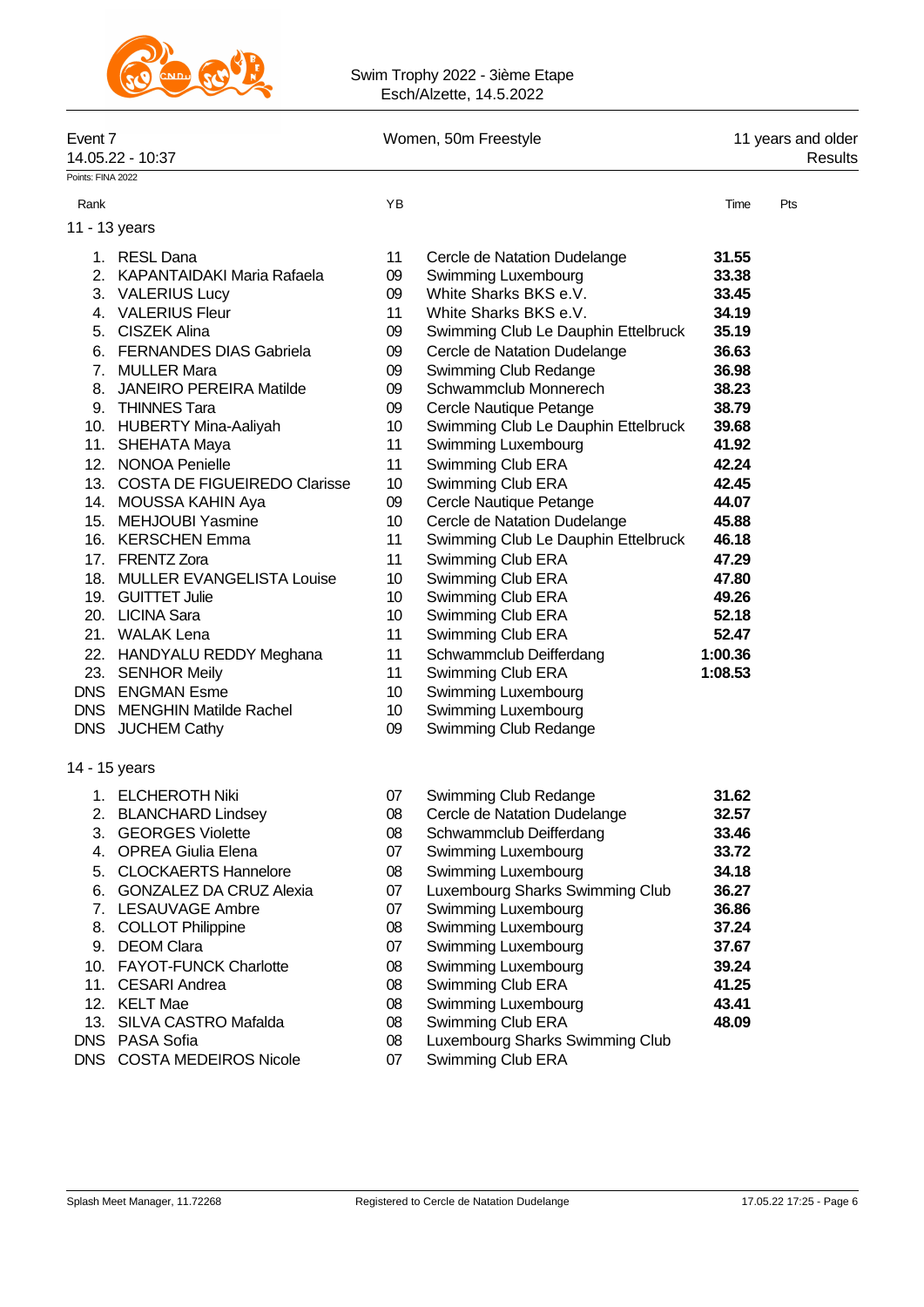

### Event 7, Women, 50m Freestyle

|                                                     | 16 - 17 years                                                                                                                                                                                                                                                                                    |                                                                |                                                                                                                                                                                                                                                                                                                                |                                                                                                 |     |                                                                                                 |                                                                                                 |
|-----------------------------------------------------|--------------------------------------------------------------------------------------------------------------------------------------------------------------------------------------------------------------------------------------------------------------------------------------------------|----------------------------------------------------------------|--------------------------------------------------------------------------------------------------------------------------------------------------------------------------------------------------------------------------------------------------------------------------------------------------------------------------------|-------------------------------------------------------------------------------------------------|-----|-------------------------------------------------------------------------------------------------|-------------------------------------------------------------------------------------------------|
| 4.<br>5.                                            | 1. BERTRANG Marina<br>2. SCHAEFER Mirjam<br>3. HIM Julia<br><b>GRUNDHEBER Marilou</b><br><b>OROZCO PAWLIK Adel</b>                                                                                                                                                                               |                                                                | Schwammclub Monnerech<br>05<br>White Sharks BKS e.V.<br>05<br>Schwammclub Monnerech<br>05<br>05<br>Swimming Club ERA<br>06<br>Swimming Luxembourg                                                                                                                                                                              |                                                                                                 |     | 33.27<br>34.96<br>35.40<br>37.58<br>40.32                                                       |                                                                                                 |
|                                                     | 18 years and older                                                                                                                                                                                                                                                                               |                                                                |                                                                                                                                                                                                                                                                                                                                |                                                                                                 |     |                                                                                                 |                                                                                                 |
|                                                     | 1. GRUNDHEBER Angie<br>2. WINKEL Nadine<br>3. WALTZING Noemie<br>4. DA SILVA PAIVA Ana                                                                                                                                                                                                           |                                                                | Swimming Club ERA<br>03<br>Schwammclub Deifferdang<br>04<br>Schwammclub Deifferdang<br>97<br>Schwammclub Deifferdang<br>04                                                                                                                                                                                                     |                                                                                                 |     | 29.63<br>30.94<br>32.56<br>36.81                                                                |                                                                                                 |
| Event 8                                             | 14.05.22 - 10:52                                                                                                                                                                                                                                                                                 |                                                                | Women, 100m Butterfly                                                                                                                                                                                                                                                                                                          |                                                                                                 |     | 11 years and older                                                                              | <b>Results</b>                                                                                  |
| Points: FINA 2022<br>Rank                           |                                                                                                                                                                                                                                                                                                  | ΥB                                                             |                                                                                                                                                                                                                                                                                                                                | Time                                                                                            | Pts | 50 <sub>m</sub>                                                                                 | 100m                                                                                            |
|                                                     | 11 - 13 years                                                                                                                                                                                                                                                                                    |                                                                |                                                                                                                                                                                                                                                                                                                                |                                                                                                 |     |                                                                                                 |                                                                                                 |
|                                                     | 1. BARTHEL Emma<br>2. SMITH Josephine<br>3. VALERIUS Fleur<br>4. VALERIUS Lucy                                                                                                                                                                                                                   | 10<br>09<br>11<br>09                                           | Swimming Club Redange<br>Swimming Club Redange<br>White Sharks BKS e.V.<br>White Sharks BKS e.V.                                                                                                                                                                                                                               | 1:18.29<br>1:22.66<br>1:29.29<br>1:29.51                                                        |     | 36.98<br>38.48<br>40.08<br>41.92                                                                | 41.31<br>44.18<br>49.21<br>47.59                                                                |
|                                                     | 14 - 15 years                                                                                                                                                                                                                                                                                    |                                                                |                                                                                                                                                                                                                                                                                                                                |                                                                                                 |     |                                                                                                 |                                                                                                 |
|                                                     | 1. SHEHATA Sama                                                                                                                                                                                                                                                                                  | 08                                                             | Swimming Luxembourg                                                                                                                                                                                                                                                                                                            | 1:39.80                                                                                         |     | 44.27                                                                                           | 55.53                                                                                           |
| Event 9                                             | 14.05.22 - 10:55                                                                                                                                                                                                                                                                                 |                                                                | Women, 100m Freestyle                                                                                                                                                                                                                                                                                                          |                                                                                                 |     | 11 years and older                                                                              | <b>Results</b>                                                                                  |
| Points: FINA 2022                                   |                                                                                                                                                                                                                                                                                                  |                                                                |                                                                                                                                                                                                                                                                                                                                |                                                                                                 |     |                                                                                                 |                                                                                                 |
| Rank                                                |                                                                                                                                                                                                                                                                                                  | YB                                                             |                                                                                                                                                                                                                                                                                                                                | Time                                                                                            | Pts | 50 <sub>m</sub>                                                                                 | 100m                                                                                            |
|                                                     | 11 - 13 years                                                                                                                                                                                                                                                                                    |                                                                |                                                                                                                                                                                                                                                                                                                                |                                                                                                 |     |                                                                                                 |                                                                                                 |
| 1.<br>2.<br>3.<br>4.<br>5.<br>6.<br>7.<br>8.<br>11. | <b>SMITH Josephine</b><br><b>BARTHEL Emma</b><br><b>LAMBIN Elisa</b><br><b>FRADET Maelle</b><br><b>VALERIUS Fleur</b><br><b>CISZEK Alina</b><br>KAPANTAIDAKI Maria Rafaela<br><b>MULLER Mara</b><br>9. FERNANDES DIAS Gabriela<br>10. PATTEN CANDASAMY Mythili<br><b>JANEIRO PEREIRA Matilde</b> | 09<br>10<br>09<br>09<br>11<br>09<br>09<br>09<br>09<br>09<br>09 | Swimming Club Redange<br>Swimming Club Redange<br>Schwammclub Deifferdang<br>Schwammclub Deifferdang<br>White Sharks BKS e.V.<br>Swimming Club Le Dauphin Ettelbru1:18.03<br>Swimming Luxembourg<br>Swimming Club Redange<br>Cercle de Natation Dudelange<br>Swimming Club Le Dauphin Ettelbru1:27.01<br>Schwammclub Monnerech | 1:05.95<br>1:08.43<br>1:11.21<br>1:13.30<br>1:14.58<br>1:18.49<br>1:25.06<br>1:25.53<br>1:27.33 |     | 32.18<br>33.42<br>34.70<br>35.66<br>35.89<br>37.56<br>36.38<br>41.61<br>43.22<br>41.58<br>41.36 | 33.77<br>35.01<br>36.51<br>37.64<br>38.69<br>40.47<br>42.11<br>43.45<br>42.31<br>45.43<br>45.97 |
|                                                     | 12. HUBERTY Mina-Aaliyah<br>13. ELSEN Lea<br>14. PESCH Zoe                                                                                                                                                                                                                                       | 10<br>11<br>10                                                 | Swimming Club Le Dauphin Ettelbru1:29.11<br>Swimming Club Le Dauphin Ettelbru1:31.13<br>Swimming Club Le Dauphin Ettelbru1:33.15                                                                                                                                                                                               |                                                                                                 |     | 42.55<br>43.04<br>43.23                                                                         | 46.56<br>48.09<br>49.92                                                                         |
|                                                     | 15. COSTA DE FIGUEIREDO Clari:10><br>16. SHEHATA Maya                                                                                                                                                                                                                                            | 11                                                             | Swimming Club ERA<br>Swimming Luxembourg                                                                                                                                                                                                                                                                                       | 1:35.33<br>1:37.46                                                                              |     | 46.28<br>46.50                                                                                  | 49.05<br>50.96                                                                                  |

18. NONOA Penielle **11 Swimming Club ERA** 1:39.99 45.25 54.74<br>19. MEHJOUBI Yasmine 10 Cercle de Natation Dudelange 1:43.60 49.36 54.24 19. MEHJOUBI Yasmine 10 Cercle de Natation Dudelange **1:43.60** 49.36 54.24

17. CHIAIA Vita 10 Schwammclub Monnerech **1:38.56** 45.25 53.31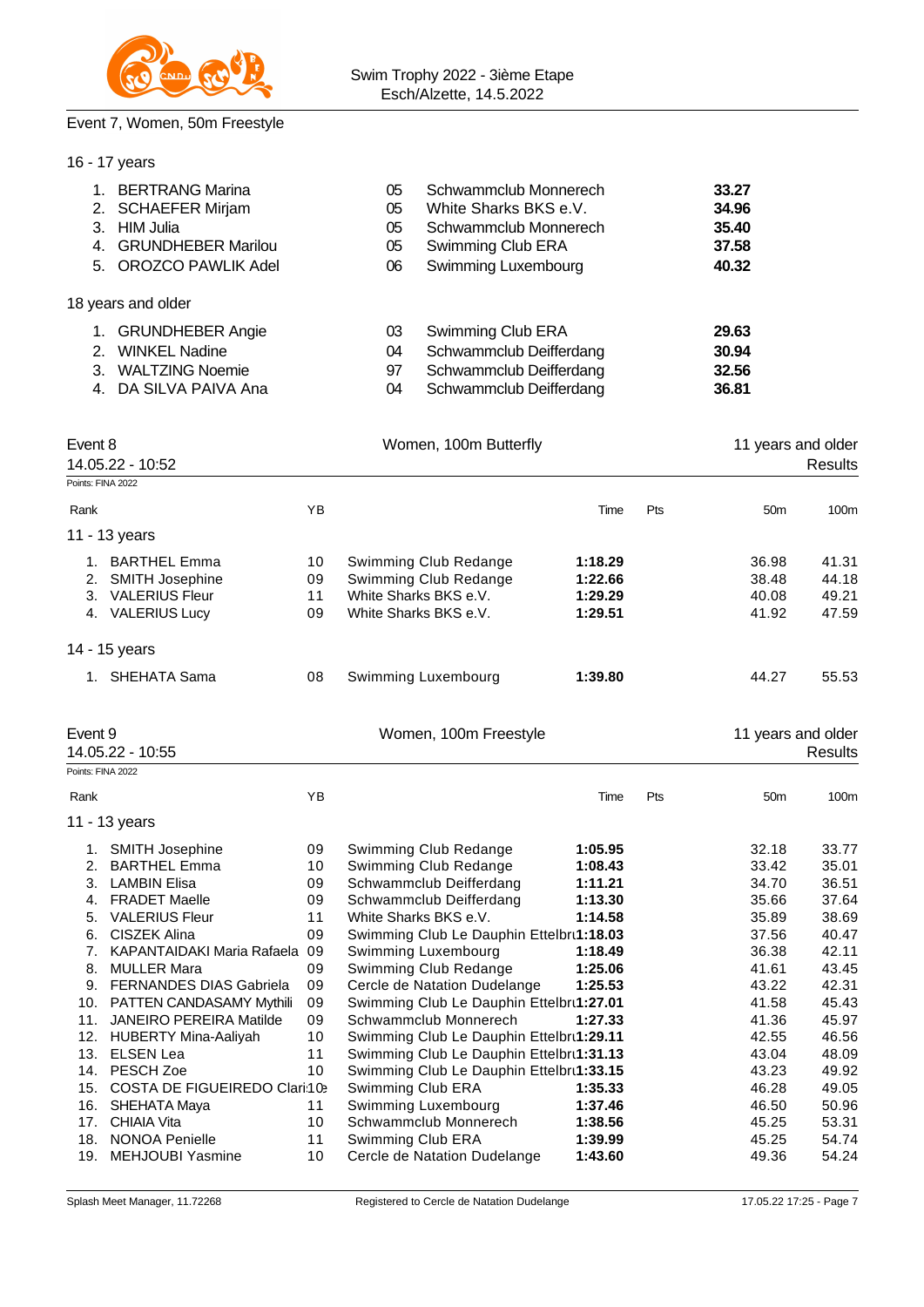

## Event 9, Girls, 100m Freestyle, 11 - 13 years

| Rank              |                                 | ΥB |                                          | Time    | Pts | 50 <sub>m</sub>    | 100m           |
|-------------------|---------------------------------|----|------------------------------------------|---------|-----|--------------------|----------------|
| 20.               | <b>KERSCHEN Emma</b>            | 11 | Swimming Club Le Dauphin Ettelbrt1:47.83 |         |     | 45.80              | 1:02.03        |
| 21.               | <b>FRENTZ Zora</b>              | 11 | Swimming Club ERA                        | 1:47.90 |     | 48.69              | 59.21          |
|                   | 22. GUITTET Julie               | 10 | Swimming Club ERA                        | 1:50.03 |     | 48.91              | 1:01.12        |
|                   | 23. WALAK Lena                  | 11 | Swimming Club ERA                        | 1:50.24 |     | 50.18              | 1:00.06        |
|                   | 24. HANSEN Maya                 | 10 | Barracuda Esch Natation                  | 1:51.65 |     | 51.21              | 1:00.44        |
|                   | 25. MULLER EVANGELISTA Louist10 |    | Swimming Club ERA                        | 1:52.23 |     | 50.50              | 1:01.73        |
|                   | 26. SMITH Ella                  | 11 | Swimming Club Redange                    | 2:07.44 |     | 1:02.23            | 1:05.21        |
| 27.               | <b>CARVALHO Athenais</b>        | 11 | <b>Barracuda Esch Natation</b>           | 2:18.37 |     | 1:02.23            | 1:16.14        |
| <b>DNS</b>        | <b>ENGMAN Esme</b>              | 10 | Swimming Luxembourg                      |         |     |                    |                |
| <b>DNS</b>        | <b>MENGHIN Matilde Rachel</b>   | 10 | Swimming Luxembourg                      |         |     |                    |                |
| <b>DNS</b>        | <b>JUCHEM Cathy</b>             | 09 | Swimming Club Redange                    |         |     |                    |                |
|                   | DNS LICINA Sara                 | 10 | Swimming Club ERA                        |         |     |                    |                |
|                   | 14 - 15 years                   |    |                                          |         |     |                    |                |
|                   | 1. ELCHEROTH Niki               | 07 | Swimming Club Redange                    | 1:07.11 |     | 33.04              | 34.07          |
| 2.                | <b>GEORGES Violette</b>         | 08 | Schwammclub Deifferdang                  | 1:14.17 |     | 36.31              | 37.86          |
|                   | 3. CLOCKAERTS Hannelore         | 08 | Swimming Luxembourg                      | 1:17.12 |     | 36.59              | 40.53          |
|                   | 4. COLLOT Philippine            | 08 | Swimming Luxembourg                      | 1:23.42 |     | 40.27              | 43.15          |
|                   | 5. LESAUVAGE Ambre              | 07 | Swimming Luxembourg                      | 1:26.53 |     | 39.55              | 46.98          |
|                   | 6. KELT Mae                     | 08 | Swimming Luxembourg                      | 1:35.55 |     | 45.55              | 50.00          |
|                   | 7. CESARI Andrea                | 08 | Swimming Club ERA                        | 1:37.04 |     | 44.23              | 52.81          |
|                   | DNS ALLAR Maud                  | 08 | Cercle Nautique Petange                  |         |     |                    |                |
|                   | DNS COSTA MEDEIROS Nicole       | 07 | Swimming Club ERA                        |         |     |                    |                |
|                   | 16 - 17 years                   |    |                                          |         |     |                    |                |
|                   | 1. KAHL Helena                  | 06 | White Sharks BKS e.V.                    | 1:07.61 |     | 33.17              | 34.44          |
| 2.                | <b>BERTRANG Marina</b>          | 05 | Schwammclub Monnerech                    | 1:14.93 |     | 35.20              | 39.73          |
|                   | 3. HIM Julia                    | 05 | Schwammclub Monnerech                    | 1:19.31 |     | 37.69              | 41.62          |
| 4.                | <b>SCHAEFER Mirjam</b>          | 05 | White Sharks BKS e.V.                    | 1:20.84 |     | 39.67              | 41.17          |
|                   | 5. GRUNDHEBER Marilou           | 05 | Swimming Club ERA                        | 1:29.46 |     | 41.84              | 47.62          |
|                   | 18 years and older              |    |                                          |         |     |                    |                |
|                   | 1. BANKY Jacqueline             | 96 | Swimming Luxembourg                      | 59.41   |     | 28.16              | 31.25          |
|                   | 2. GRUNDHEBER Angie             | 03 | Swimming Club ERA                        | 1:05.04 |     | 31.08              | 33.96          |
| 3.                | <b>KOSALKA Veronique</b>        | 90 | Cercle de Natation Dudelange             | 1:09.39 |     | 32.24              | 37.15          |
| 4.                | <b>WINKEL Nadine</b>            | 04 | Schwammclub Deifferdang                  | 1:11.67 |     | 33.03              | 38.64          |
|                   | 5. WALTZING Noemie              | 97 | Schwammclub Deifferdang                  | 1:11.85 |     | 34.38              | 37.47          |
| 6.                | DA SILVA PAIVA Ana              | 04 | Schwammclub Deifferdang                  | 1:22.87 |     | 39.91              | 42.96          |
|                   | 7. HEIRENDT Carine              | 65 | Cercle de Natation Dudelange             | 1:28.44 |     | 43.14              | 45.30          |
|                   |                                 |    |                                          |         |     |                    |                |
| Event 10          |                                 |    | Women, 10 x 50m Freestyle                |         |     | 11 years and older |                |
|                   | 14.05.22 - 11:22                |    |                                          |         |     |                    | <b>Results</b> |
| Points: FINA 2022 |                                 |    |                                          |         |     |                    |                |

Rank **Time Pts**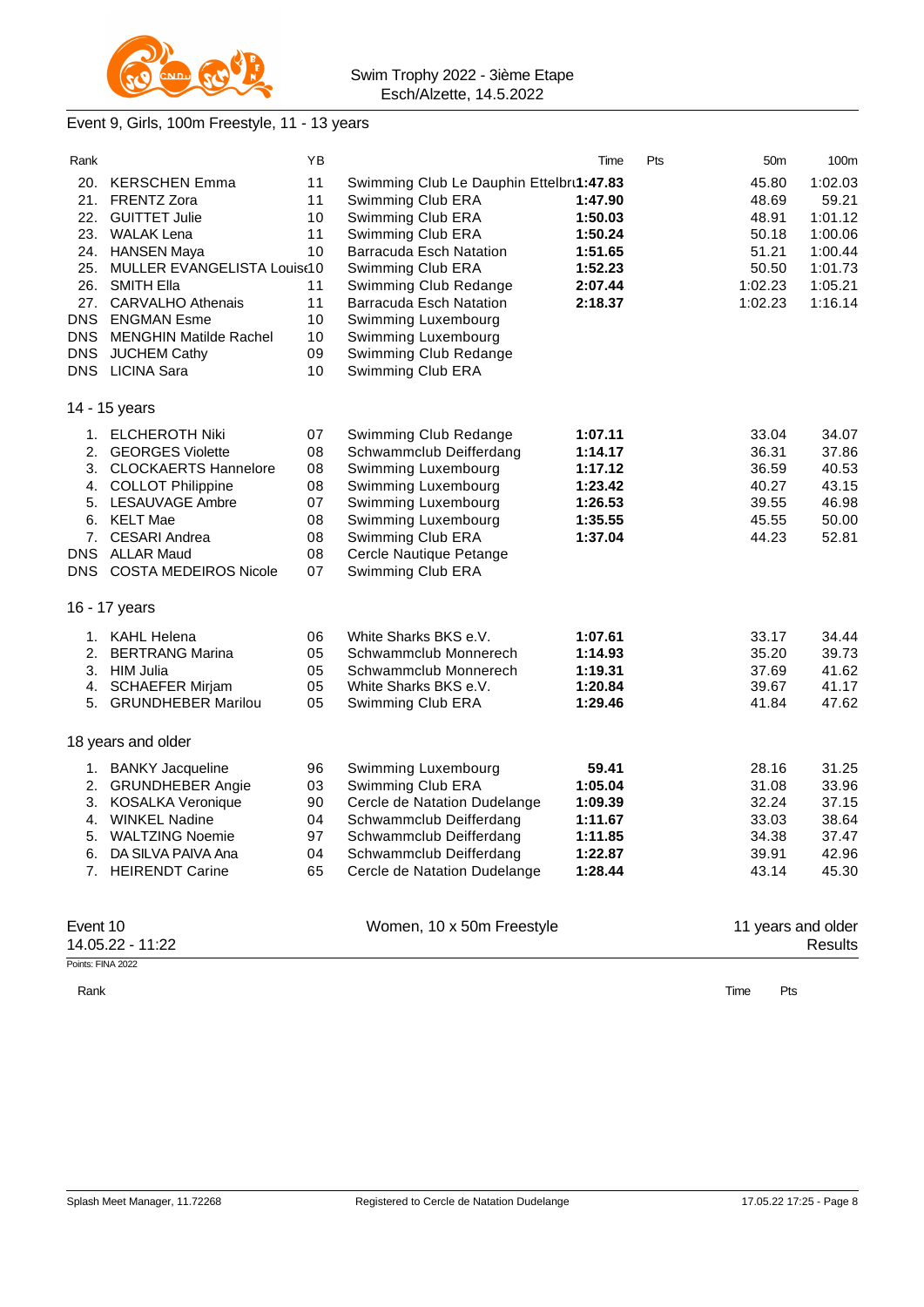

| Event 11<br>14.05.22 - 14:00 |                                |                                                        |                |                | Men, 400m Freestyle                  |                              |                   |                                                                 |                | 11 years and older<br>Results |                                           |                |
|------------------------------|--------------------------------|--------------------------------------------------------|----------------|----------------|--------------------------------------|------------------------------|-------------------|-----------------------------------------------------------------|----------------|-------------------------------|-------------------------------------------|----------------|
| Points: FINA 2022            |                                |                                                        |                |                |                                      |                              |                   |                                                                 |                |                               |                                           |                |
| Rank                         |                                |                                                        |                |                | YB                                   |                              |                   |                                                                 |                |                               | Time                                      | Pts            |
| 11 - 13 years                |                                |                                                        |                |                |                                      |                              |                   |                                                                 |                |                               |                                           |                |
|                              | 1. THILL Hugo<br>50m:<br>100m: | 33.47<br>1:10.92                                       | 33.47<br>37.45 | 150m:<br>200m: | 09<br>1:49.97<br>2:28.95             | 39.05<br>38.98               | 250m:<br>300m:    | Schwammclub Deifferdang<br>3:08.69<br>3:48.20                   | 39.74<br>39.51 | 350m:<br>400m:                | 5:05.77<br>4:28.48<br>5:05.77             | 40.28<br>37.29 |
|                              | 2. RUIZ Jacobo<br>50m:         | 33.20<br>100m: 1:12.22                                 | 33.20<br>39.02 | 150m:<br>200m: | 09<br>1:51.64<br>2:31.51             | 39.42<br>39.87               | 250m:<br>300m:    | Schwammclub Monnerech<br>3:11.68<br>3:52.36                     | 40.17<br>40.68 | 350m:<br>400m:                | 5:12.00<br>4:32.23<br>5:12.00             | 39.87<br>39.77 |
|                              | 3. REINESCH Inaki<br>50m:      | 35.52<br>100m: 1:16.16                                 | 35.52<br>40.64 | 150m:<br>200m: | 09<br>1:57.95<br>2:39.26             | 41.79<br>41.31               | 250m:<br>300m:    | Schwammclub Deifferdang<br>3:20.96<br>4:03.64                   | 41.70<br>42.68 | 350m:<br>400m:                | 5:26.60<br>4:47.16<br>5:26.60             | 43.52<br>39.44 |
| 4.                           | <b>STAICU Razvan</b><br>50m:   | 41.37<br>100m: 1:26.92                                 | 41.37<br>45.55 | 150m:          | 10<br>2:14.89<br>200m: 3:02.72       | 47.97<br>47.83               | 250m:             | Swimming Club Le Dauphin Ettelbruck<br>3:51.14<br>300m: 4:38.78 | 48.42<br>47.64 | 350m:<br>400m:                | 6:11.94<br>5:27.80<br>6:11.94             | 49.02<br>44.14 |
|                              | 50m:<br>100m:                  | 5. KIEFFER Dwayne<br>37.95<br>1.24.40                  | 37.95<br>46.45 | 150m:<br>200m: | 10<br>2:13.09<br>3:01.01             | 48.69<br>47.92               | 300m:             | Swimming Club ERA<br>250m: 3:49.68<br>4:39.50                   | 48.67<br>49.82 | 350m:<br>400m:                | 6:15.02<br>5:27.10<br>6:15.02             | 47.60<br>47.92 |
|                              | DNS FABER Max                  |                                                        |                |                | 09                                   |                              |                   | Schwammclub Monnerech                                           |                |                               |                                           |                |
|                              |                                |                                                        |                |                |                                      |                              |                   |                                                                 |                |                               |                                           |                |
| 14 - 15 years                |                                |                                                        |                |                |                                      |                              |                   |                                                                 |                |                               |                                           |                |
| 1.                           | <b>MEUNIER Noa</b><br>50m:     | 31.86<br>100m: 1:06.63                                 | 31.86<br>34.77 | 150m:          | 08<br>1:43.60<br>200m: 2:20.91       | 36.97<br>37.31               | 250m:<br>300m:    | Schwammclub Deifferdang<br>2:58.53<br>3:36.20                   | 37.62<br>37.67 | 350m:<br>400m:                | 4:52.20<br>4:14.71<br>4:52.20             | 38.51<br>37.49 |
| 2.                           | <b>BOHLER Tim</b><br>50m:      | 33.06<br>100m: 1:11.78                                 | 33.06<br>38.72 | 150m:          | 08<br>1:51.81<br>200m: 2:32.04       | 40.03<br>40.23               | 250m:             | Swimming Club ERA<br>3:12.14<br>300m: 3:52.80                   | 40.10<br>40.66 | 350m:<br>400m:                | 5:09.00<br>4:32.37<br>5:09.00             | 39.57<br>36.63 |
|                              | 50m:<br>100m:                  | 3. MACLEAR James<br>37.22<br>1:20.78                   | 37.22<br>43.56 | 150m:          | 08<br>2:05.30<br>200m: 2:50.48       | 44.52<br>45.18               | 300m:             | Luxembourg Sharks Swimming Club<br>250m: 3:36.38<br>4:22.87     | 45.90<br>46.49 | 350m:<br>400m:                | 5:52.17<br>5:08.23<br>5:52.17             | 45.36<br>43.94 |
| 4.                           |                                | <b>SIEDLECKI Michal</b><br>50m: 38.02<br>100m: 1:23.00 | 38.02<br>44.98 |                | 08<br>150m: 2:07.91<br>200m: 2:54.40 | 44.91 250m: 3:41.12<br>46.49 | Swimming Club ERA | 300m: 4:28.64                                                   | 46.72<br>47.52 |                               | 5:56.27<br>350m: 5:13.99<br>400m: 5:56.27 | 45.35<br>42.28 |
|                              | 50m:                           | 5. GONCALVES Patrick<br>38.84<br>100m: 1:23.49         | 38.84<br>44.65 |                | 08<br>150m: 2:09.97<br>200m: 2:58.72 | 46.48<br>48.75               |                   | Swimming Club ERA<br>250m: 3:47.75<br>300m: 4:36.46             | 49.03<br>48.71 | 350m:<br>400m:                | 6:09.00<br>5:23.69<br>6:09.00             | 47.23<br>45.31 |
|                              |                                | DNS CERVERA MUNOZ Nathan                               |                |                | 08                                   |                              |                   | <b>Barracuda Esch Natation</b>                                  |                |                               |                                           |                |
| 16 - 17 years                |                                |                                                        |                |                |                                      |                              |                   |                                                                 |                |                               |                                           |                |
|                              |                                |                                                        |                |                |                                      |                              |                   |                                                                 |                |                               |                                           |                |
|                              | 50m:                           | 1. BOZONCA Gabriel<br>30.97<br>100m: 1:05.83           | 30.97<br>34.86 |                | 06<br>150m: 1:41.53<br>200m: 2:17.96 | 35.70<br>36.43               |                   | Schwammclub Deifferdang<br>250m: 2:54.29<br>300m: 3:31.28       | 36.33<br>36.99 | 350m:<br>400m:                | 4:42.74<br>4:08.26<br>4:42.74             | 36.98<br>34.48 |
|                              | 2. ERTZ Philipp<br>50m:        | 32.48<br>100m: 1:07.79                                 | 32.48<br>35.31 |                | 06<br>150m: 1:44.58<br>200m: 2:22.25 | 36.79<br>37.67               |                   | White Sharks BKS e.V.<br>250m: 3:00.38<br>300m: 3:38.60         | 38.13<br>38.22 | 350m:<br>400m:                | 4:55.15<br>4:17.40<br>4:55.15             | 38.80<br>37.75 |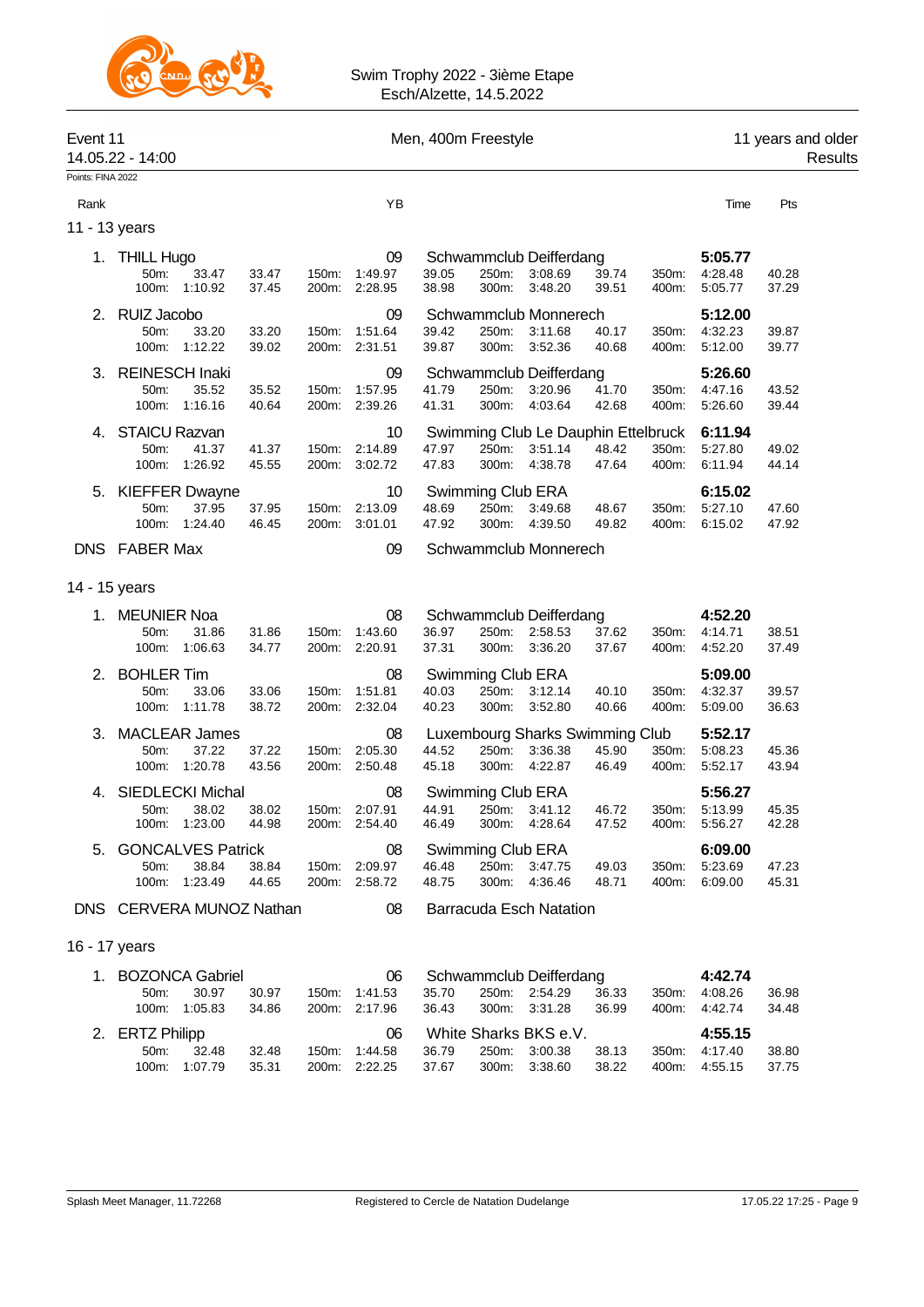

## Event 11, Men, 400m Freestyle

18 years and older

| 1. SCHWAAB Justin |               |       |       |  | White Sharks BKS e.V. |       |  |               | 4:52.97 |       |         |       |
|-------------------|---------------|-------|-------|--|-----------------------|-------|--|---------------|---------|-------|---------|-------|
| 50m               |               | 31.36 | 31.36 |  | 150m: 1:44.52         | 36.84 |  | 250m: 3:00.63 | 38.12   | 350m: | 4.16.77 | 38.72 |
|                   | 100m: 1:07.68 |       | 36.32 |  | 200m. 2:22.51         | 37.99 |  | 300m: 3:38.05 | 37.42   | 400m: | 4:52.97 | 36.20 |

| Event 12<br>14.05.22 - 14:20 |                                                                            |    | Men, 50m Backstroke                 | 11 years and older<br>Results |     |  |
|------------------------------|----------------------------------------------------------------------------|----|-------------------------------------|-------------------------------|-----|--|
| Points: FINA 2022            |                                                                            |    |                                     |                               |     |  |
| Rank                         |                                                                            | YB |                                     | Time                          | Pts |  |
| 11 - 13 years                |                                                                            |    |                                     |                               |     |  |
|                              | 1. VALENTINI Stefano                                                       | 09 | Schwammclub Monnerech               | 32.57                         |     |  |
| 2.                           | <b>RUIZ AGUILAR Francisco</b>                                              | 09 | Schwammclub Monnerech               | 36.92                         |     |  |
|                              | 3. RUIZ Jacobo                                                             | 09 | Schwammclub Monnerech               | 36.94                         |     |  |
|                              | 4. ZAUSA Giulio                                                            | 09 | Luxembourg Sharks Swimming Club     | 39.88                         |     |  |
|                              | 5. FALTZ Aleksandar                                                        | 09 | Swimming Club Le Dauphin Ettelbruck | 40.12                         |     |  |
|                              | 6. WALAK Olivier                                                           | 09 | Swimming Club ERA                   | 41.07                         |     |  |
| 7.                           | <b>PALAGNIOUK Alexander</b>                                                | 11 | Cercle Nautique Petange             | 41.27                         |     |  |
|                              | 8. CHAMONARD Thomas                                                        | 09 | Swimming Luxembourg                 | 41.41                         |     |  |
|                              | 9. SAOUDAOUI Akram                                                         | 09 | Cercle Nautique Petange             | 41.48                         |     |  |
|                              | 10. WESTER Liam                                                            | 11 | Cercle de Natation Dudelange        | 41.86                         |     |  |
|                              | 11. AMMARI Emine                                                           | 10 | Schwammclub Deifferdang             | 45.59                         |     |  |
|                              | 12. DECOBER Leo                                                            | 10 | Swimming Luxembourg                 | 45.64                         |     |  |
|                              | 13. DE CRESCENZO Lucas                                                     | 11 | Swimming Club Le Dauphin Ettelbruck | 46.44                         |     |  |
|                              | 14. JINGA Petru                                                            | 10 | Schwammclub Deifferdang             | 48.02                         |     |  |
|                              | 15. CHOJECKI Damian                                                        | 09 | Swimming Club ERA                   | 49.11                         |     |  |
|                              | 16. CHAOUI Kyle                                                            | 11 | Luxembourg Sharks Swimming Club     | 53.87                         |     |  |
|                              | DSQ NOGAROLLI Antonio                                                      | 11 | Luxembourg Sharks Swimming Club     |                               |     |  |
|                              | D6 - turn not executed in accordance with the rules (SW 6.5) (Time: 14:29) |    |                                     |                               |     |  |
|                              | <b>DNS</b> LABBE Antoine                                                   | 10 | Swimming Luxembourg                 |                               |     |  |
|                              | DNS SCHEECK Lennox                                                         | 10 | Cercle Nautique Petange             |                               |     |  |
|                              | DNS BERGERT Luca                                                           | 10 | Swimming Club Le Dauphin Ettelbruck |                               |     |  |
|                              | DNS ALASADI Joud                                                           | 11 | Schwammclub Deifferdang             |                               |     |  |
|                              | DNS ALASADI Zaid                                                           | 09 | Schwammclub Deifferdang             |                               |     |  |
|                              | DNS CAMPIONE Leonardo                                                      | 11 | Schwammclub Deifferdang             |                               |     |  |
| 14 - 15 years                |                                                                            |    |                                     |                               |     |  |
|                              | 1. ANISKO Leonard                                                          | 08 | Cercle Nautique Petange             | 34.87                         |     |  |
|                              | 2. SZYBOWSKI Jakub                                                         | 07 | Cercle Nautique Petange             | 35.06                         |     |  |
|                              | 3. BOHLER Tim                                                              | 08 | Swimming Club ERA                   | 36.36                         |     |  |
| 4.                           | <b>THOMAS Oliver</b>                                                       | 08 | Cercle de Natation Dudelange        | 36.95                         |     |  |
|                              | 5. DEHALLEUX Lukas                                                         | 08 | Schwammclub Deifferdang             | 39.06                         |     |  |
|                              | 6. NONOA Francis                                                           | 80 | Swimming Club ERA                   | 39.96                         |     |  |
|                              | 7. BRANDAO Lyam                                                            | 08 | Schwammclub Monnerech               | 41.37                         |     |  |
|                              | 8. GONCALVES Patrick                                                       | 08 | Swimming Club ERA                   | 42.62                         |     |  |
|                              | 9. FAUST Nolan                                                             | 07 | <b>Barracuda Esch Natation</b>      | 42.83                         |     |  |
|                              | 10. SIEDLECKI Michal                                                       | 08 | Swimming Club ERA                   | 42.98                         |     |  |
|                              | 11. ARVAI Simon                                                            | 07 | Swimming Luxembourg                 | 43.52                         |     |  |
|                              | 12. KAZYMIROV Ivan                                                         | 08 | Swimming Luxembourg                 | 44.95                         |     |  |
|                              | 13. VENTURA DIAS Tomas                                                     | 08 | Swimming Club ERA                   | 45.41                         |     |  |
| 14.                          | RADOUX Alex                                                                | 08 | Swimming Luxembourg                 | 46.30                         |     |  |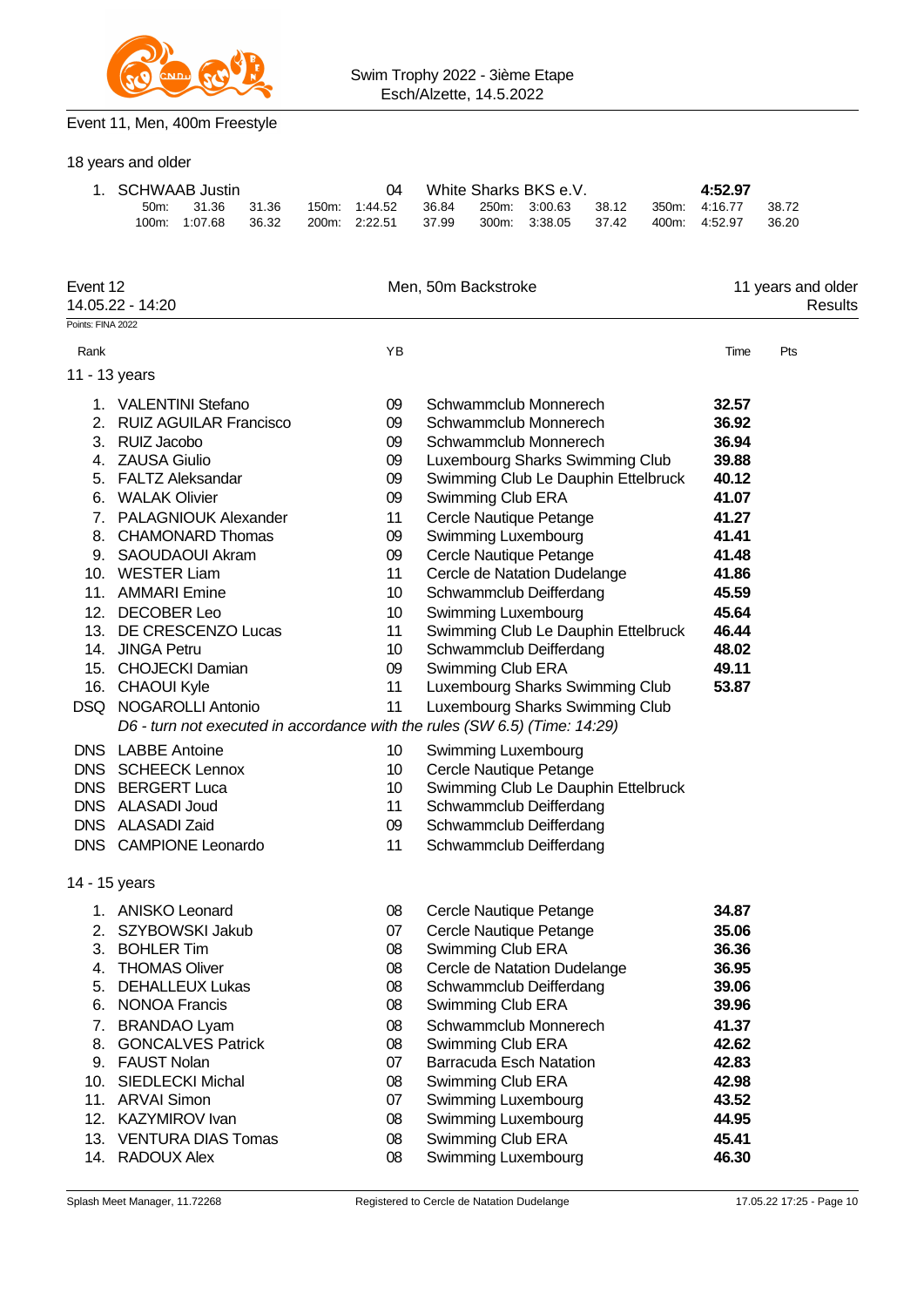

## Event 12, Boys, 50m Backstroke, 14 - 15 years

| Rank              |                                                     |    | ΥB                      |                                              |         |                 | Time           | Pts                |                  |
|-------------------|-----------------------------------------------------|----|-------------------------|----------------------------------------------|---------|-----------------|----------------|--------------------|------------------|
| 15.<br>16.        | <b>MALHEIRO Eduardo Luis</b><br><b>ISIKLI Derin</b> |    | 08<br>07                | Swimming Club ERA<br>Schwammclub Deifferdang |         |                 | 48.43<br>54.25 |                    |                  |
|                   | DNS MAGNIEN Victor Philippe                         |    | 08                      | Swimming Luxembourg                          |         |                 |                |                    |                  |
|                   | 16 - 17 years                                       |    |                         |                                              |         |                 |                |                    |                  |
|                   | 1. URBELZ Diego                                     |    | 06                      | Swimming Luxembourg                          |         |                 | 32.77          |                    |                  |
| 2.                | <b>ERTZ Philipp</b>                                 |    | 06                      | White Sharks BKS e.V.                        |         |                 | 35.67          |                    |                  |
| 3.                | <b>METZLER Guillaume</b><br>4. KELT Kaur            |    | 05<br>06                | Swimming Luxembourg<br>Swimming Luxembourg   |         |                 | 37.34<br>41.58 |                    |                  |
|                   | 18 years and older                                  |    |                         |                                              |         |                 |                |                    |                  |
|                   | 1. PALAGNIOUK Romain                                |    | 04                      | Cercle Nautique Petange                      |         |                 | 31.08          |                    |                  |
|                   |                                                     |    |                         |                                              |         |                 |                |                    |                  |
| Event 13          |                                                     |    |                         | Men, 200m Butterfly                          |         |                 |                | 11 years and older |                  |
| Points: FINA 2022 | 14.05.22 - 14:36                                    |    |                         |                                              |         |                 |                |                    | Results          |
|                   |                                                     |    |                         |                                              |         |                 |                |                    |                  |
| Rank              | YB                                                  |    |                         | Time Pts                                     |         | 50 <sub>m</sub> | 100m           | 150m               | 200m             |
|                   | 18 years and older                                  |    |                         |                                              |         |                 |                |                    |                  |
|                   | 1. SCHWAAB Justin<br>04                             |    | White Sharks BKS e.V.   | 2:37.59                                      |         | 32.69           | 40.32          | 42.91              | 41.67            |
| Event 14          |                                                     |    |                         | Men, 100m Breaststroke                       |         |                 |                | 11 years and older |                  |
|                   | 14.05.22 - 14:41                                    |    |                         |                                              |         |                 |                |                    | Results          |
| Points: FINA 2022 |                                                     |    |                         |                                              |         |                 |                |                    |                  |
| Rank              |                                                     | YB |                         |                                              | Time    | Pts             |                | 50 <sub>m</sub>    | 100 <sub>m</sub> |
|                   | 11 - 13 years                                       |    |                         |                                              |         |                 |                |                    |                  |
|                   | 1. RUIZ AGUILAR Francisco                           | 09 | Schwammclub Monnerech   |                                              | 1:28.36 |                 |                | 42.68              | 45.68            |
|                   | 2. FALTZ Aleksandar                                 | 09 |                         | Swimming Club Le Dauphin Ettelbru1:34.45     |         |                 |                | 44.37              | 50.08            |
|                   | 3. RUIZ Jacobo                                      | 09 | Schwammclub Monnerech   |                                              | 1:34.77 |                 |                | 44.23              | 50.54            |
| 4.                | <b>WALAK Olivier</b>                                | 09 | Swimming Club ERA       |                                              | 1:35.70 |                 |                | 44.57              | 51.13            |
|                   | 5. WIRION Tunn                                      | 10 |                         | Cercle de Natation Dudelange                 | 1:36.09 |                 |                | 45.79              | 50.30            |
| 6.                | SIMAO NOGUEIRA Francisco 11                         |    | Schwammclub Deifferdang |                                              | 1:40.79 |                 |                | 46.35              | 54.44            |
| 7.                | <b>SASSI Yanis</b>                                  | 10 |                         | Cercle de Natation Dudelange                 | 1:44.13 |                 |                | 48.99              | 55.14            |
| 8.                | <b>TROIA REVERTE Giacomo</b>                        | 09 | Swimming Luxembourg     |                                              | 1:46.52 |                 |                | 49.76              | 56.76            |
| 9.                | DE CRESCENZO Lucas                                  | 11 |                         | Swimming Club Le Dauphin Ettelbru1:50.17     |         |                 |                | 52.14              | 58.03            |
| 10.               | <b>STAICU Razvan</b>                                | 10 |                         | Swimming Club Le Dauphin Ettelbrt1:53.10     |         |                 |                | 55.21              | 57.89            |
| 11.               | <b>CHOJECKI Damian</b>                              | 09 | Swimming Club ERA       |                                              | 1:54.18 |                 |                | 51.76              | 1:02.42          |
| DNS               | <b>SCHEECK Lennox</b>                               | 10 | Cercle Nautique Petange |                                              |         |                 |                |                    |                  |
|                   | DNS BERGERT Luca                                    | 10 |                         | Swimming Club Le Dauphin Ettelbruck          |         |                 |                |                    |                  |
|                   | 14 - 15 years                                       |    |                         |                                              |         |                 |                |                    |                  |
|                   | 1. ANISKO Leonard                                   | 08 | Cercle Nautique Petange |                                              | 1:28.04 |                 |                | 41.58              | 46.46            |
| 2.                | <b>NONOA Francis</b>                                | 08 | Swimming Club ERA       |                                              | 1:28.70 |                 |                | 41.07              | 47.63            |
| 3.                | <b>ROTH Simon</b>                                   | 08 | Swimming Luxembourg     |                                              | 1:31.15 |                 |                | 41.38              | 49.77            |
| 4.                | <b>NAVA Alessio</b>                                 | 08 | Swimming Luxembourg     |                                              | 1:39.41 |                 |                | 43.83              | 55.58            |
| 5.                | <b>GONCALVES Patrick</b>                            | 08 | Swimming Club ERA       |                                              | 1:40.84 |                 |                | 49.36              | 51.48            |
| 6.                | SIEDLECKI Michal                                    | 08 | Swimming Club ERA       |                                              | 1:45.92 |                 |                | 50.75              | 55.17            |
| 7.                | <b>VENTURA DIAS Tomas</b>                           | 08 | Swimming Club ERA       |                                              | 1:48.67 |                 |                | 51.06              | 57.61            |
| 8.                | <b>MALHEIRO Eduardo Luis</b>                        | 08 | Swimming Club ERA       |                                              | 2:07.25 |                 |                | 57.43              | 1:09.82          |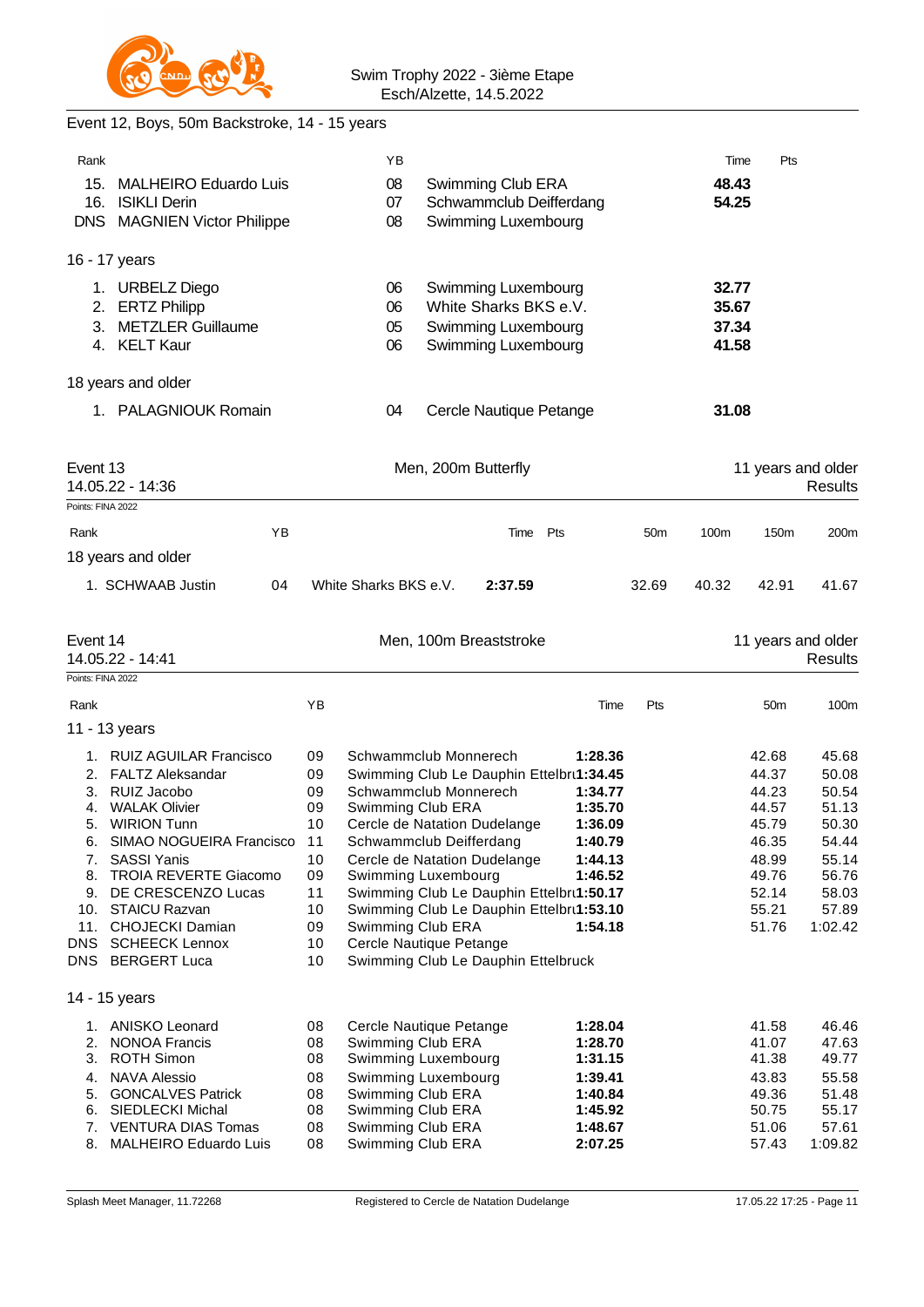

|          | Event 14, Boys, 100m Breaststroke, 14 - 15 years                                                                                                                                        |          |                |                                                                     |                    |                    |                 |                |                    |                |
|----------|-----------------------------------------------------------------------------------------------------------------------------------------------------------------------------------------|----------|----------------|---------------------------------------------------------------------|--------------------|--------------------|-----------------|----------------|--------------------|----------------|
| Rank     |                                                                                                                                                                                         |          | ΥB             |                                                                     |                    | Time               | Pts             |                | 50 <sub>m</sub>    | 100m           |
| DSQ      | <b>BRANDAO Lyam</b><br>B14 - did not touch the wall with both hands simultaneously and separated at the turn / finish (SW 7.6) (Time:<br>14:45)                                         |          | 08             | Schwammclub Monnerech                                               |                    |                    |                 |                |                    |                |
|          | 16 - 17 years                                                                                                                                                                           |          |                |                                                                     |                    |                    |                 |                |                    |                |
| 2.       | 1. ERTZ Philipp<br>MERVEILLE Romain<br>DSQ METZLER Guillaume<br>B14 - did not touch the wall with both hands simultaneously and separated at the turn / finish (SW 7.6) (Time:<br>14:55 |          | 06<br>05<br>05 | White Sharks BKS e.V.<br>Swimming Luxembourg<br>Swimming Luxembourg |                    | 1:22.49<br>1:34.51 |                 |                | 38.58<br>43.89     | 43.91<br>50.62 |
|          | 18 years and older                                                                                                                                                                      |          |                |                                                                     |                    |                    |                 |                |                    |                |
|          | 1. SCHWAAB Justin                                                                                                                                                                       |          | 04             | White Sharks BKS e.V.                                               |                    | 1:11.50            |                 |                | 32.80              | 38.70          |
| Event 15 | 14.05.22 - 14:58                                                                                                                                                                        |          |                | Men, 200m Medley                                                    |                    |                    |                 |                | 11 years and older | <b>Results</b> |
|          | Points: FINA 2022                                                                                                                                                                       |          |                |                                                                     |                    |                    |                 |                |                    |                |
| Rank     |                                                                                                                                                                                         | YB       |                |                                                                     | Time               | Pts                | 50 <sub>m</sub> | 100m           | 150m               | 200m           |
|          | 11 - 13 years                                                                                                                                                                           |          |                |                                                                     |                    |                    |                 |                |                    |                |
|          | 1. SCHONS Oscar<br>2. WALAK Olivier                                                                                                                                                     | 09<br>09 |                | Luxembourg Sharks Swimr2:59.65.b<br>Swimming Club ERA               | 3:10.05            |                    | 38.59<br>43.00  | 50.21<br>48.90 | 52.42<br>55.64     | 38.43<br>42.51 |
|          | 3. WESTER Liam                                                                                                                                                                          | 11       |                | Cercle de Natation Dudelar3:15.58                                   |                    |                    | 42.54           | 49.06          | 1:00.16            | 43.82          |
|          | <b>DNS NIKOLOV Alexandre</b>                                                                                                                                                            | 09       |                | <b>Barracuda Esch Natation</b>                                      |                    |                    |                 |                |                    |                |
|          | 14 - 15 years                                                                                                                                                                           |          |                |                                                                     |                    |                    |                 |                |                    |                |
|          | 1. THOMAS Oliver                                                                                                                                                                        | 08       |                | Cercle de Natation Dudelar2:52.59                                   |                    |                    | 34.98           | 45.53          | 52.79              | 39.29          |
|          | 2. DEHALLEUX Lukas                                                                                                                                                                      | 08       |                | Schwammclub Deifferdang2:53.08                                      |                    |                    | 36.49           | 45.55          | 55.38              | 35.66          |
|          | 3. NONOA Francis<br>4. VENTURA DIAS Tomas                                                                                                                                               | 08<br>08 |                | Swimming Club ERA<br>Swimming Club ERA                              | 3:06.81<br>3:35.27 |                    | 39.89<br>48.49  | 48.97<br>55.80 | 52.66<br>1:02.10   | 45.29<br>48.88 |
|          | DNS CERVERA MUNOZ Nathar08                                                                                                                                                              |          |                | Barracuda Esch Natation                                             |                    |                    |                 |                |                    |                |
|          | 16 - 17 years                                                                                                                                                                           |          |                |                                                                     |                    |                    |                 |                |                    |                |
|          | 1. BOZONCA Gabriel<br>2. URBELZ Diego                                                                                                                                                   | 06<br>06 |                | Schwammclub Deifferdang2:28.03<br>Swimming Luxembourg               | 2:54.02            |                    | 31.33<br>36.12  | 38.39<br>42.90 | 43.90<br>53.58     | 34.41<br>41.42 |
|          | 18 years and older                                                                                                                                                                      |          |                |                                                                     |                    |                    |                 |                |                    |                |
|          | 1. KIEFFER Brian                                                                                                                                                                        | 04       |                | Swimming Club ERA                                                   | 2:34.88            |                    | 31.54           | 41.93          | 44.93              | 36.48          |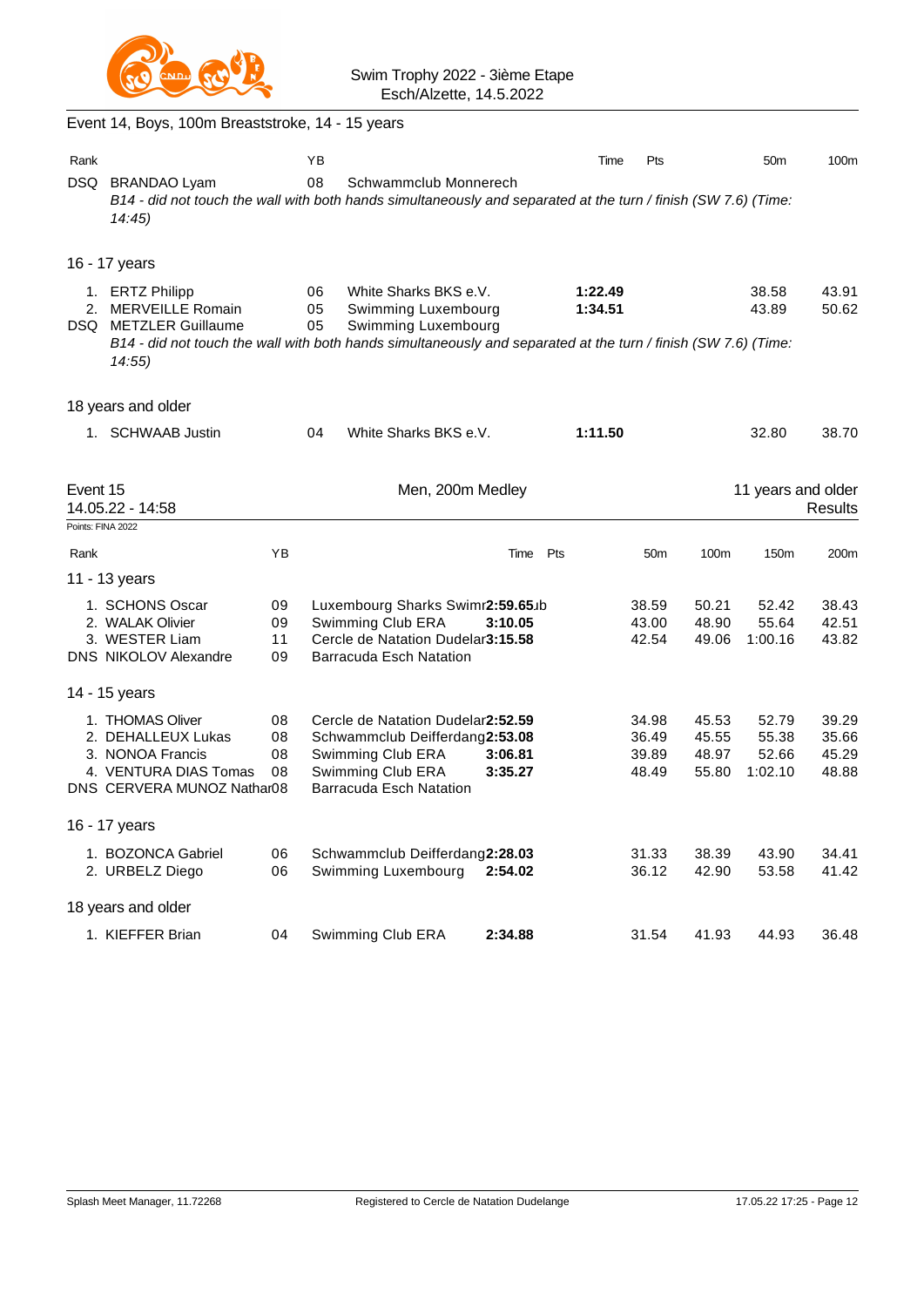

#### Swim Trophy 2022 - 3ième Etape Esch/Alzette, 14.5.2022

| Event 16            | 14.05.22 - 15:25                                                                                                                                                                                                                                                                            |                                                                | Men, 50m Breaststroke                                                                                                                                                                                                                                                                              | 11 years and older<br>Results                                        |     |  |
|---------------------|---------------------------------------------------------------------------------------------------------------------------------------------------------------------------------------------------------------------------------------------------------------------------------------------|----------------------------------------------------------------|----------------------------------------------------------------------------------------------------------------------------------------------------------------------------------------------------------------------------------------------------------------------------------------------------|----------------------------------------------------------------------|-----|--|
| Points: FINA 2022   |                                                                                                                                                                                                                                                                                             |                                                                |                                                                                                                                                                                                                                                                                                    |                                                                      |     |  |
| Rank                |                                                                                                                                                                                                                                                                                             | YB                                                             |                                                                                                                                                                                                                                                                                                    | Time                                                                 | Pts |  |
| 11 - 13 years       |                                                                                                                                                                                                                                                                                             |                                                                |                                                                                                                                                                                                                                                                                                    |                                                                      |     |  |
|                     | 1. VALENTINI Stefano<br>2. FALTZ Aleksandar<br>3. WALAK Olivier<br>4. WIRION Tunn<br>5. SAOUDAOUI Akram<br>6. SIMAO NOGUEIRA Francisco<br>7. PALAGNIOUK Alexander<br>8. CHOJECKI Damian<br><b>DNS SCHEECK Lennox</b><br>DNS KIEFFER Dwayne<br>DNS CAMPIONE Leonardo                         | 09<br>09<br>09<br>10<br>09<br>11<br>11<br>09<br>10<br>10<br>11 | Schwammclub Monnerech<br>Swimming Club Le Dauphin Ettelbruck<br>Swimming Club ERA<br>Cercle de Natation Dudelange<br>Cercle Nautique Petange<br>Schwammclub Deifferdang<br>Cercle Nautique Petange<br>Swimming Club ERA<br>Cercle Nautique Petange<br>Swimming Club ERA<br>Schwammclub Deifferdang | 36.63<br>42.62<br>43.57<br>45.20<br>48.12<br>48.19<br>51.28<br>53.60 |     |  |
|                     | DNS FABER Max                                                                                                                                                                                                                                                                               | 09                                                             | Schwammclub Monnerech                                                                                                                                                                                                                                                                              |                                                                      |     |  |
| 14 - 15 years       |                                                                                                                                                                                                                                                                                             |                                                                |                                                                                                                                                                                                                                                                                                    |                                                                      |     |  |
| 3.<br>7.            | 1. ANISKO Leonard<br>2. NONOA Francis<br><b>SIEDLECKI Michal</b><br>4. GONCALVES Patrick<br>5. BOHLER Tim<br>6. VENTURA DIAS Tomas<br><b>MALHEIRO Eduardo Luis</b><br>DSQ SZYBOWSKI Jakub<br>G2 - Starting before the starting signal (SW 4.4) (Time: 15:36)<br>DNS MAGNIEN Victor Philippe | 08<br>08<br>08<br>08<br>08<br>08<br>08<br>07<br>08             | Cercle Nautique Petange<br>Swimming Club ERA<br>Swimming Club ERA<br>Swimming Club ERA<br>Swimming Club ERA<br>Swimming Club ERA<br>Swimming Club ERA<br>Cercle Nautique Petange<br>Swimming Luxembourg                                                                                            | 40.67<br>41.95<br>47.21<br>47.38<br>51.28<br>52.43<br>57.88          |     |  |
|                     |                                                                                                                                                                                                                                                                                             |                                                                |                                                                                                                                                                                                                                                                                                    |                                                                      |     |  |
| 16 - 17 years<br>3. | 1. ERTZ Philipp<br>2. ROTH Charles<br><b>METZLER Guillaume</b><br>4. KRASTINS Kristofers                                                                                                                                                                                                    | 06<br>06<br>05<br>05                                           | White Sharks BKS e.V.<br>Swimming Luxembourg<br>Swimming Luxembourg<br>Swimming Luxembourg                                                                                                                                                                                                         | 36.21<br>38.83<br>39.84<br>42.98                                     |     |  |
|                     | 18 years and older                                                                                                                                                                                                                                                                          |                                                                |                                                                                                                                                                                                                                                                                                    |                                                                      |     |  |
| 2.                  | 1. SCHWAAB Justin<br><b>KIEFFER Brian</b><br>3. PALAGNIOUK Romain<br>4. PIRIS - VALBUENA Hector                                                                                                                                                                                             | 04<br>04<br>04<br>04                                           | White Sharks BKS e.V.<br>Swimming Club ERA<br>Cercle Nautique Petange<br>Swimming Luxembourg                                                                                                                                                                                                       | 32.18<br>36.15<br>36.53<br>40.14                                     |     |  |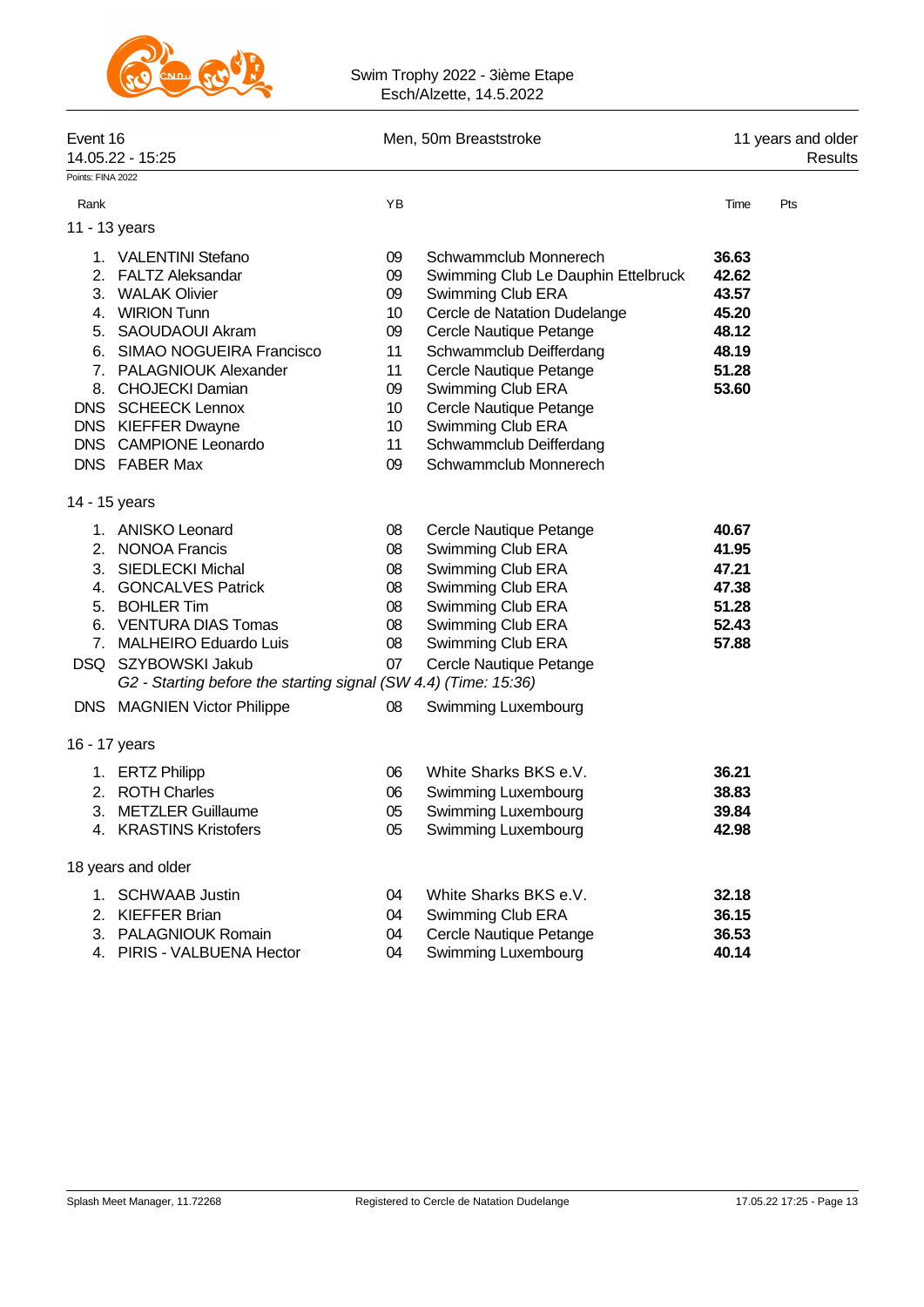

#### Swim Trophy 2022 - 3ième Etape Esch/Alzette, 14.5.2022

| Event 17<br>14.05.22 - 15:34 |                              |    | Men, 50m Freestyle                  |       | 11 years and older<br>Results |
|------------------------------|------------------------------|----|-------------------------------------|-------|-------------------------------|
| Points: FINA 2022            |                              |    |                                     |       |                               |
| Rank                         |                              | YB |                                     | Time  | Pts                           |
|                              | 11 - 13 years                |    |                                     |       |                               |
|                              | 1. THILL Hugo                | 09 | Schwammclub Deifferdang             | 29.80 |                               |
|                              | 2. RUIZ AGUILAR Francisco    | 09 | Schwammclub Monnerech               | 30.29 |                               |
|                              | 3. REINESCH Inaki            | 09 | Schwammclub Deifferdang             | 31.95 |                               |
|                              | 4. CHAMONARD Thomas          | 09 | Swimming Luxembourg                 | 32.45 |                               |
|                              | 5. SAOUDAOUI Akram           | 09 | Cercle Nautique Petange             | 34.13 |                               |
|                              | 6. WALAK Olivier             | 09 | Swimming Club ERA                   | 34.62 |                               |
|                              | 7. STAICU Razvan             | 10 | Swimming Club Le Dauphin Ettelbruck | 35.85 |                               |
|                              | 8. PALAGNIOUK Alexander      | 11 | Cercle Nautique Petange             | 36.17 |                               |
|                              | 9. DECOBER Leo               | 10 | Swimming Luxembourg                 | 36.72 |                               |
|                              | 10. NOGAROLLI Antonio        | 11 | Luxembourg Sharks Swimming Club     | 36.99 |                               |
|                              | 11. KIEFFER Dwayne           | 10 | Swimming Club ERA                   | 37.47 |                               |
| 12.                          | <b>SASSI Yanis</b>           | 10 | Cercle de Natation Dudelange        | 38.68 |                               |
| 13.                          | <b>TROIA REVERTE Giacomo</b> | 09 | Swimming Luxembourg                 | 38.87 |                               |
|                              | 14. JINGA Petru              | 10 | Schwammclub Deifferdang             | 41.05 |                               |
|                              | 15. DE CRESCENZO Lucas       | 11 | Swimming Club Le Dauphin Ettelbruck | 42.70 |                               |
|                              | 16. CHOJECKI Damian          | 09 | Swimming Club ERA                   | 42.86 |                               |
|                              | 17. CHAOUI Kyle              | 11 | Luxembourg Sharks Swimming Club     | 43.00 |                               |
|                              | 18. SINGH Kabir              | 11 | Luxembourg Sharks Swimming Club     | 44.10 |                               |
|                              | DNS LABBE Antoine            | 10 | Swimming Luxembourg                 |       |                               |
|                              | DNS BERGERT Luca             | 10 | Swimming Club Le Dauphin Ettelbruck |       |                               |
|                              | DNS ALASADI Joud             | 11 | Schwammclub Deifferdang             |       |                               |
|                              | DNS ALASADI Zaid             | 09 | Schwammclub Deifferdang             |       |                               |
|                              | 14 - 15 years                |    |                                     |       |                               |
|                              | 1. BOHLER Tim                | 08 | Swimming Club ERA                   | 28.75 |                               |
|                              | 2. SZYBOWSKI Jakub           | 07 | Cercle Nautique Petange             | 28.80 |                               |
|                              | 3. HADE Charlie              | 07 | Luxembourg Sharks Swimming Club     | 30.71 |                               |
| 4.                           | <b>THOMAS Oliver</b>         | 08 | Cercle de Natation Dudelange        | 32.01 |                               |
|                              | 5. NAVA Alessio              | 08 | Swimming Luxembourg                 | 32.20 |                               |
|                              | 6. ARVAI Simon               | 07 | Swimming Luxembourg                 | 33.02 |                               |
|                              | 7. GONCALVES Patrick         | 08 | Swimming Club ERA                   | 34.46 |                               |
|                              | 8. RADOUX Alex               | 08 | Swimming Luxembourg                 | 34.66 |                               |
|                              | 9. BRANDAO Lyam              | 08 | Schwammclub Monnerech               | 35.46 |                               |
|                              | 10. VENTURA DIAS Tomas       | 08 | Swimming Club ERA                   | 36.67 |                               |
|                              | 11. MALHEIRO Eduardo Luis    | 08 | Swimming Club ERA                   | 38.23 |                               |
|                              | 12. KAZYMIROV Ivan           | 08 | Swimming Luxembourg                 | 38.80 |                               |
|                              | 13. ISIKLI Derin             | 07 | Schwammclub Deifferdang             | 41.05 |                               |
|                              | DNS MAGNIEN Victor Philippe  | 08 | Swimming Luxembourg                 |       |                               |
|                              | DNS ERNIQUIN Dea Jailys      | 08 | Luxembourg Sharks Swimming Club     |       |                               |

- 
- DNS CERVERA MUNOZ Nathan 08 Barracuda Esch Natation<br>DNS FAUST Nolan 07 Barracuda Esch Natation
- 

07 Barracuda Esch Natation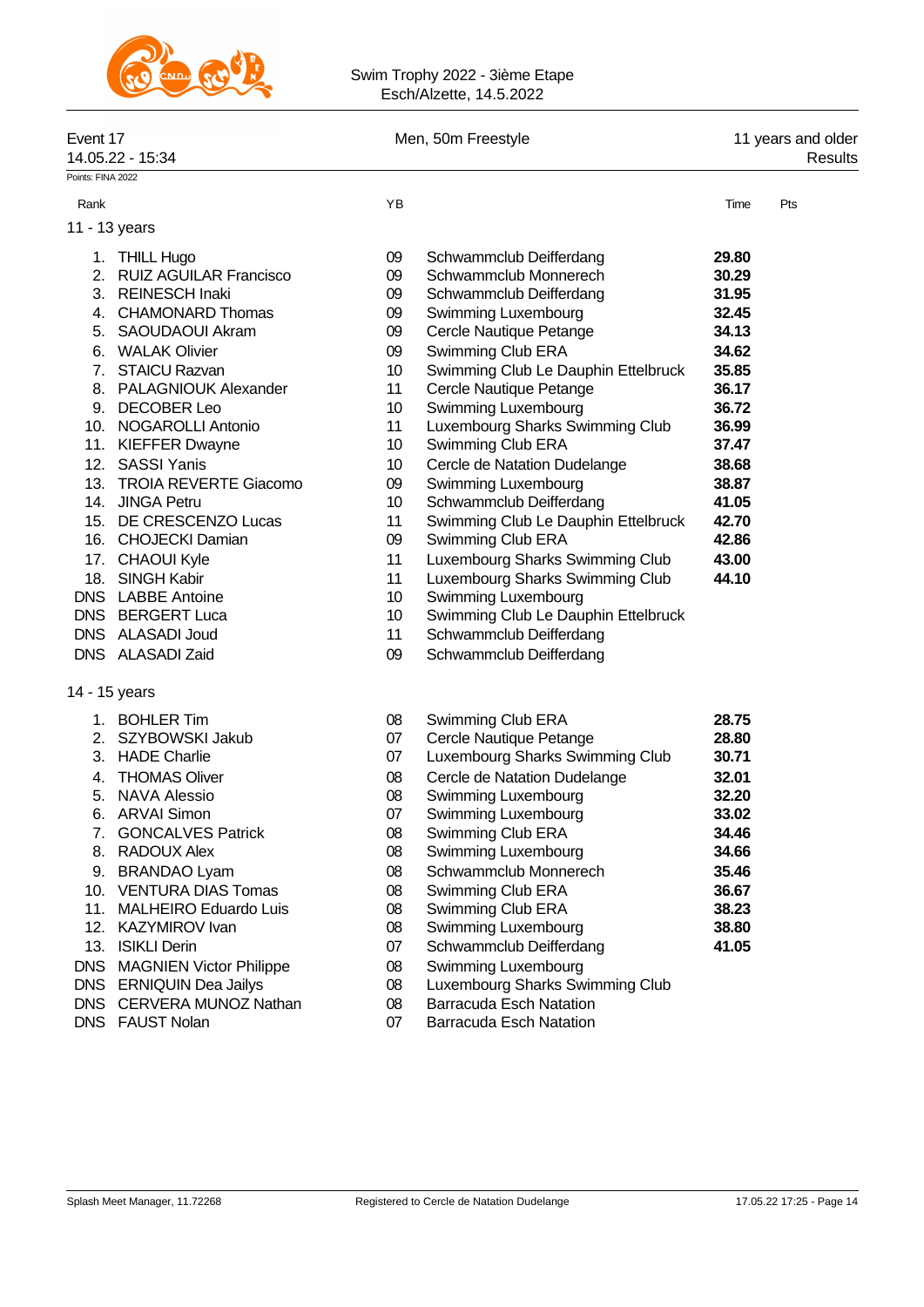

### Event 17, Men, 50m Freestyle

| 16 - 17 years                                                                                                                                                                                                                                                                |                                                    |                                                                                                                                                                              |                                                                                                                                                                                                                                                                                                  |                                                                |     |                                                                               |                                                                               |
|------------------------------------------------------------------------------------------------------------------------------------------------------------------------------------------------------------------------------------------------------------------------------|----------------------------------------------------|------------------------------------------------------------------------------------------------------------------------------------------------------------------------------|--------------------------------------------------------------------------------------------------------------------------------------------------------------------------------------------------------------------------------------------------------------------------------------------------|----------------------------------------------------------------|-----|-------------------------------------------------------------------------------|-------------------------------------------------------------------------------|
| 1. ERTZ Philipp<br>2. ROTH Charles<br>3. KRASTINS Kristofers<br>4. MERVEILLE Romain<br>5. PEUSCET Camille<br>6. KELT Kaur                                                                                                                                                    |                                                    | White Sharks BKS e.V.<br>06<br>06<br>Swimming Luxembourg<br>Swimming Luxembourg<br>05<br>Swimming Luxembourg<br>05<br>Swimming Luxembourg<br>06<br>Swimming Luxembourg<br>06 |                                                                                                                                                                                                                                                                                                  |                                                                |     | 27.51<br>30.89<br>31.05<br>31.10<br>31.17<br>33.31                            |                                                                               |
| 18 years and older                                                                                                                                                                                                                                                           |                                                    |                                                                                                                                                                              |                                                                                                                                                                                                                                                                                                  |                                                                |     |                                                                               |                                                                               |
| 1. PALAGNIOUK Romain<br><b>KIEFFER Brian</b><br>2.<br>3. SCHWAAB Justin<br>4. PIRIS - VALBUENA Hector                                                                                                                                                                        |                                                    | 04<br>04<br>04<br>04                                                                                                                                                         | Cercle Nautique Petange<br>Swimming Club ERA<br>White Sharks BKS e.V.<br>Swimming Luxembourg                                                                                                                                                                                                     |                                                                |     | 27.25<br>27.66<br>28.46<br>30.30                                              |                                                                               |
| Event 18<br>14.05.22 - 15:48                                                                                                                                                                                                                                                 |                                                    |                                                                                                                                                                              | Men, 100m Butterfly                                                                                                                                                                                                                                                                              |                                                                |     | 11 years and older                                                            | Results                                                                       |
| Points: FINA 2022                                                                                                                                                                                                                                                            |                                                    |                                                                                                                                                                              |                                                                                                                                                                                                                                                                                                  |                                                                |     |                                                                               |                                                                               |
| Rank                                                                                                                                                                                                                                                                         | YB                                                 |                                                                                                                                                                              |                                                                                                                                                                                                                                                                                                  | Time                                                           | Pts | 50 <sub>m</sub>                                                               | 100 <sub>m</sub>                                                              |
| 11 - 13 years                                                                                                                                                                                                                                                                |                                                    |                                                                                                                                                                              |                                                                                                                                                                                                                                                                                                  |                                                                |     |                                                                               |                                                                               |
| 1. VALENTINI Stefano<br>DNS NIKOLOV Alexandre                                                                                                                                                                                                                                | 09<br>09                                           |                                                                                                                                                                              | 1:12.44<br>Schwammclub Monnerech<br><b>Barracuda Esch Natation</b>                                                                                                                                                                                                                               |                                                                |     | 33.73                                                                         | 38.71                                                                         |
| 14 - 15 years                                                                                                                                                                                                                                                                |                                                    |                                                                                                                                                                              |                                                                                                                                                                                                                                                                                                  |                                                                |     |                                                                               |                                                                               |
| 1. MEUNIER Noa<br>2. NONOA Francis<br>3. SIEDLECKI Michal                                                                                                                                                                                                                    | 08<br>08<br>08                                     | Swimming Club ERA<br>Swimming Club ERA                                                                                                                                       | Schwammclub Deifferdang                                                                                                                                                                                                                                                                          | 1:10.44<br>1:30.79<br>1:37.69                                  |     | 31.53<br>41.68<br>43.03                                                       | 38.91<br>49.11<br>54.66                                                       |
| 18 years and older                                                                                                                                                                                                                                                           |                                                    |                                                                                                                                                                              |                                                                                                                                                                                                                                                                                                  |                                                                |     |                                                                               |                                                                               |
| 1. SCHWAAB Justin                                                                                                                                                                                                                                                            | 04                                                 |                                                                                                                                                                              | White Sharks BKS e.V.                                                                                                                                                                                                                                                                            | 1:10.59                                                        |     | 31.48                                                                         | 39.11                                                                         |
| Event 19<br>14.05.22 - 15:53                                                                                                                                                                                                                                                 |                                                    |                                                                                                                                                                              | Men, 100m Freestyle                                                                                                                                                                                                                                                                              |                                                                |     | 11 years and older                                                            | Results                                                                       |
| Points: FINA 2022                                                                                                                                                                                                                                                            |                                                    |                                                                                                                                                                              |                                                                                                                                                                                                                                                                                                  |                                                                |     |                                                                               |                                                                               |
| Rank                                                                                                                                                                                                                                                                         | YΒ                                                 |                                                                                                                                                                              |                                                                                                                                                                                                                                                                                                  | Time                                                           | Pts | 50 <sub>m</sub>                                                               | 100 <sub>m</sub>                                                              |
| 11 - 13 years                                                                                                                                                                                                                                                                |                                                    |                                                                                                                                                                              |                                                                                                                                                                                                                                                                                                  |                                                                |     |                                                                               |                                                                               |
| <b>THILL Hugo</b><br>1.<br><b>RUIZ AGUILAR Francisco</b><br>2.<br><b>REINESCH Inaki</b><br>3.<br><b>SCHONS Oscar</b><br>4.<br><b>ZAUSA Giulio</b><br>5.<br><b>STAICU Razvan</b><br>6.<br>SIMAO NOGUEIRA Francisco<br>7.<br>8.<br><b>WIRION Tunn</b><br>SAOUDAOUI Akram<br>9. | 09<br>09<br>09<br>09<br>09<br>10<br>11<br>10<br>09 |                                                                                                                                                                              | Schwammclub Deifferdang<br>Schwammclub Monnerech<br>Schwammclub Deifferdang<br>Luxembourg Sharks Swimming Clul1:10.62<br>Luxembourg Sharks Swimming Clu1:16.04<br>Swimming Club Le Dauphin Ettelbrt1:16.52<br>Schwammclub Deifferdang<br>Cercle de Natation Dudelange<br>Cercle Nautique Petange | 1:06.06<br>1:07.63<br>1:09.17<br>1:17.16<br>1:18.12<br>1:18.22 |     | 31.95<br>33.45<br>33.46<br>33.99<br>35.85<br>37.37<br>36.12<br>37.25<br>36.46 | 34.11<br>34.18<br>35.71<br>36.63<br>40.19<br>39.15<br>41.04<br>40.87<br>41.76 |
| <b>CHAMONARD Thomas</b><br>10.<br><b>WALAK Olivier</b><br>11.                                                                                                                                                                                                                | 09<br>09                                           | Swimming Club ERA                                                                                                                                                            | Swimming Luxembourg                                                                                                                                                                                                                                                                              | 1:18.43<br>1:19.04                                             |     | 35.71<br>36.57                                                                | 42.72<br>42.47                                                                |
| 12. WESTER Liam                                                                                                                                                                                                                                                              | 11                                                 |                                                                                                                                                                              | Cercle de Natation Dudelange                                                                                                                                                                                                                                                                     | 1:21.75                                                        |     | 38.74                                                                         | 43.01                                                                         |

13. PALAGNIOUK Alexander 11 Cercle Nautique Petange **1:22.62** 38.38 44.24 14. DECOBER Leo 10 Swimming Luxembourg **1:23.79** 43.09 40.70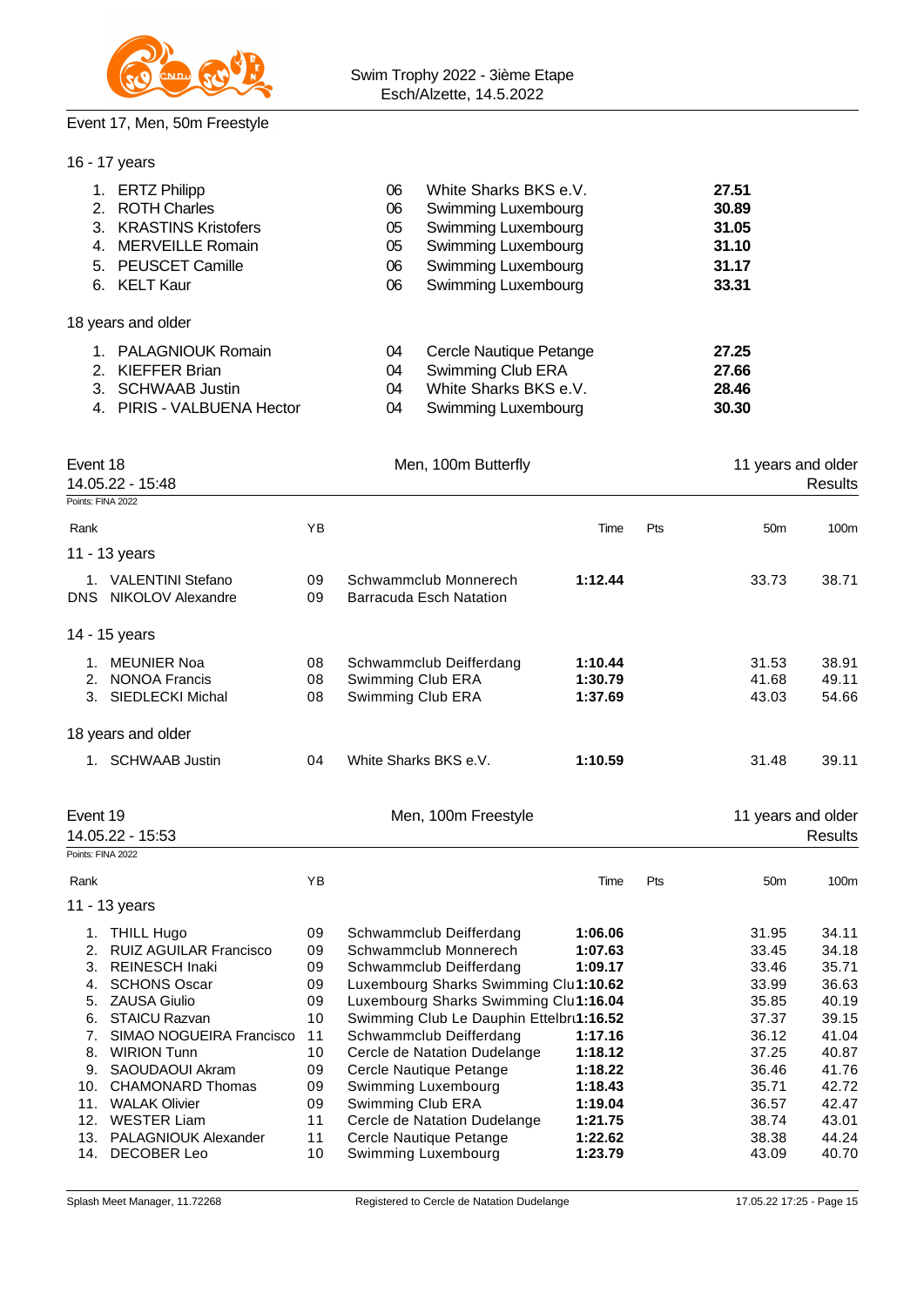

## Event 19, Boys, 100m Freestyle, 11 - 13 years

| Rank                                                                                            |                                                                                                                                                                                                                                                                                                                                                                                                                                                                             | ΥB                                                                                                       |                                                                                                                                                                                                                                                                                                                                                                                                                                                        | Time                                                                                                                                                                         | Pts | 50 <sub>m</sub>                                                                                                                              | 100m                                                                                                                                         |
|-------------------------------------------------------------------------------------------------|-----------------------------------------------------------------------------------------------------------------------------------------------------------------------------------------------------------------------------------------------------------------------------------------------------------------------------------------------------------------------------------------------------------------------------------------------------------------------------|----------------------------------------------------------------------------------------------------------|--------------------------------------------------------------------------------------------------------------------------------------------------------------------------------------------------------------------------------------------------------------------------------------------------------------------------------------------------------------------------------------------------------------------------------------------------------|------------------------------------------------------------------------------------------------------------------------------------------------------------------------------|-----|----------------------------------------------------------------------------------------------------------------------------------------------|----------------------------------------------------------------------------------------------------------------------------------------------|
| 15.<br>16.<br>17.<br>18.<br>19.<br>20.<br>22.<br><b>DNS</b><br>DNS.<br><b>DNS</b><br><b>DNS</b> | <b>KIEFFER Dwayne</b><br><b>FALTZ Aleksandar</b><br><b>SASSI Yanis</b><br><b>TROIA REVERTE Giacomo</b><br>DE CRESCENZO Lucas<br><b>JINGA Petru</b><br>21. AMMARI Emine<br><b>CHOJECKI Damian</b><br><b>LABBE Antoine</b><br><b>SCHEECK Lennox</b><br><b>BERGERT Luca</b><br>DNS ALASADI Joud<br>ALASADI Zaid                                                                                                                                                                | 10<br>09<br>10<br>09<br>11<br>10<br>10<br>09<br>10<br>10<br>10<br>11<br>09                               | Swimming Club ERA<br>Swimming Club Le Dauphin Ettelbrt1:24.85<br>Cercle de Natation Dudelange<br>Swimming Luxembourg<br>Swimming Club Le Dauphin Ettelbru1:32.72<br>Schwammclub Deifferdang<br>Schwammclub Deifferdang<br>Swimming Club ERA<br>Swimming Luxembourg<br>Cercle Nautique Petange<br>Swimming Club Le Dauphin Ettelbruck<br>Schwammclub Deifferdang<br>Schwammclub Deifferdang                                                             | 1:24.54<br>1:25.93<br>1:26.41<br>1:34.10<br>1:38.76<br>1:39.58                                                                                                               |     | 40.11<br>38.03<br>39.49<br>41.40<br>43.67<br>43.05<br>45.73<br>47.33                                                                         | 44.43<br>46.82<br>46.44<br>45.01<br>49.05<br>51.05<br>53.03<br>52.25                                                                         |
| DNS.                                                                                            | <b>CAMPIONE Leonardo</b>                                                                                                                                                                                                                                                                                                                                                                                                                                                    | 11                                                                                                       | Schwammclub Deifferdang                                                                                                                                                                                                                                                                                                                                                                                                                                |                                                                                                                                                                              |     |                                                                                                                                              |                                                                                                                                              |
| DNS.                                                                                            | NIKOLOV Alexandre<br>DNS FABER Max                                                                                                                                                                                                                                                                                                                                                                                                                                          | 09<br>09                                                                                                 | <b>Barracuda Esch Natation</b><br>Schwammclub Monnerech                                                                                                                                                                                                                                                                                                                                                                                                |                                                                                                                                                                              |     |                                                                                                                                              |                                                                                                                                              |
|                                                                                                 | 14 - 15 years                                                                                                                                                                                                                                                                                                                                                                                                                                                               |                                                                                                          |                                                                                                                                                                                                                                                                                                                                                                                                                                                        |                                                                                                                                                                              |     |                                                                                                                                              |                                                                                                                                              |
| 2.<br>3.<br>4.<br>5.<br>6.<br>8.<br>10.<br>11.<br>12.<br>13.<br>15.<br>16.<br>DSQ.<br>DNS       | 1. MEUNIER Noa<br><b>BOHLER Tim</b><br>DEHALLEUX Lukas<br><b>ROTH Simon</b><br><b>NONOA Francis</b><br>RADOUX Alex<br>7. ARVAI Simon<br><b>NAVA Alessio</b><br>9. GONCALVES Patrick<br><b>SIEDLECKI Michal</b><br><b>BRANDAO Lyam</b><br><b>VENTURA DIAS Tomas</b><br>FAUST Nolan<br>14. KAZYMIROV Ivan<br><b>MALHEIRO Eduardo Luis</b><br><b>ISIKLI Derin</b><br>ANISKO Leonard<br>G2 - Starting before the starting signal (SW 4.4) (Time: 16:16)<br>CERVERA MUNOZ Nathan | 08<br>08<br>08<br>08<br>08<br>08<br>07<br>08<br>08<br>08<br>08<br>08<br>07<br>08<br>08<br>07<br>08<br>08 | Schwammclub Deifferdang<br>Swimming Club ERA<br>Schwammclub Deifferdang<br>Swimming Luxembourg<br>Swimming Club ERA<br>Swimming Luxembourg<br>Swimming Luxembourg<br>Swimming Luxembourg<br>Swimming Club ERA<br>Swimming Club ERA<br>Schwammclub Monnerech<br>Swimming Club ERA<br><b>Barracuda Esch Natation</b><br>Swimming Luxembourg<br>Swimming Club ERA<br>Schwammclub Deifferdang<br>Cercle Nautique Petange<br><b>Barracuda Esch Natation</b> | 1:00.48<br>1:06.26<br>1:08.67<br>1:10.82<br>1:13.82<br>1:15.08<br>1:15.18<br>1:15.53<br>1:20.15<br>1:22.99<br>1:24.35<br>1:28.27<br>1:30.91<br>1:32.76<br>1:32.99<br>1:38.23 |     | 28.94<br>32.90<br>33.97<br>33.51<br>34.95<br>36.96<br>35.64<br>36.00<br>38.14<br>39.29<br>40.92<br>42.65<br>42.93<br>40.70<br>42.36<br>44.64 | 31.54<br>33.36<br>34.70<br>37.31<br>38.87<br>38.12<br>39.54<br>39.53<br>42.01<br>43.70<br>43.43<br>45.62<br>47.98<br>52.06<br>50.63<br>53.59 |
|                                                                                                 | 16 - 17 years                                                                                                                                                                                                                                                                                                                                                                                                                                                               |                                                                                                          |                                                                                                                                                                                                                                                                                                                                                                                                                                                        |                                                                                                                                                                              |     |                                                                                                                                              |                                                                                                                                              |
| 2.<br>3.<br>4.<br>5.<br>6.<br>7.<br>8.                                                          | 1. BOZONCA Gabriel<br><b>ERTZ Philipp</b><br>VAN LELYVELD Keanu<br><b>URBELZ Diego</b><br><b>METZLER Guillaume</b><br><b>KRASTINS Kristofers</b><br><b>MERVEILLE Romain</b><br>PEUSCET Camille<br>9. KELT Kaur                                                                                                                                                                                                                                                              | 06<br>06<br>06<br>06<br>05<br>05<br>05<br>06<br>06                                                       | Schwammclub Deifferdang<br>White Sharks BKS e.V.<br>Luxembourg Sharks Swimming Clul1:03.14<br>Swimming Luxembourg<br>Swimming Luxembourg<br>Swimming Luxembourg<br>Swimming Luxembourg<br>Swimming Luxembourg<br>Swimming Luxembourg                                                                                                                                                                                                                   | 1:01.26<br>1:02.23<br>1:07.69<br>1:11.10<br>1:12.20<br>1:12.73<br>1:13.81<br>1:14.12                                                                                         |     | 29.26<br>29.70<br>29.97<br>32.71<br>32.57<br>34.20<br>34.28<br>34.04<br>35.55                                                                | 32.00<br>32.53<br>33.17<br>34.98<br>38.53<br>38.00<br>38.45<br>39.77<br>38.57                                                                |
|                                                                                                 | 18 years and older                                                                                                                                                                                                                                                                                                                                                                                                                                                          |                                                                                                          |                                                                                                                                                                                                                                                                                                                                                                                                                                                        |                                                                                                                                                                              |     |                                                                                                                                              |                                                                                                                                              |
|                                                                                                 | 1. PALAGNIOUK Romain<br>2. SCHWAAB Justin                                                                                                                                                                                                                                                                                                                                                                                                                                   | 04<br>04                                                                                                 | Cercle Nautique Petange<br>White Sharks BKS e.V.                                                                                                                                                                                                                                                                                                                                                                                                       | 1:01.44<br>1:02.49                                                                                                                                                           |     | 29.38<br>30.06                                                                                                                               | 32.06<br>32.43                                                                                                                               |